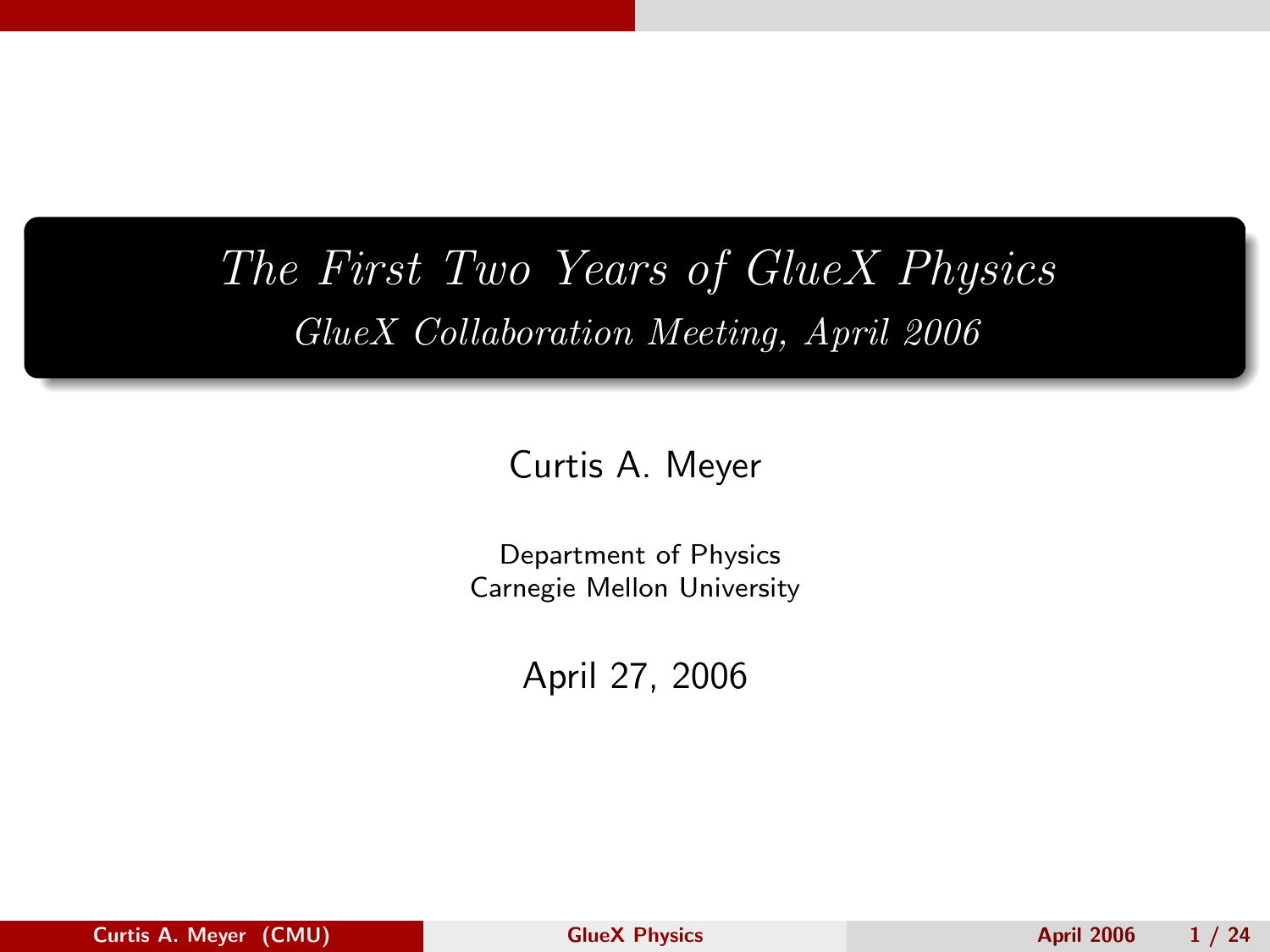# **OUTLINE**

- <sup>1</sup> [What needs to happen](#page-2-0)
- 2 HYBRID MESONS
- <sup>3</sup> [Known and Estimated Cross Sections](#page-7-0)
- <sup>4</sup> [Rate Estimates](#page-12-0)
- <sup>5</sup> [Calibration Reactions](#page-17-0)
- <sup>6</sup> [Potential Physics Reactions](#page-19-0)
- **7 SUMMARY AND CONCLUSIONS**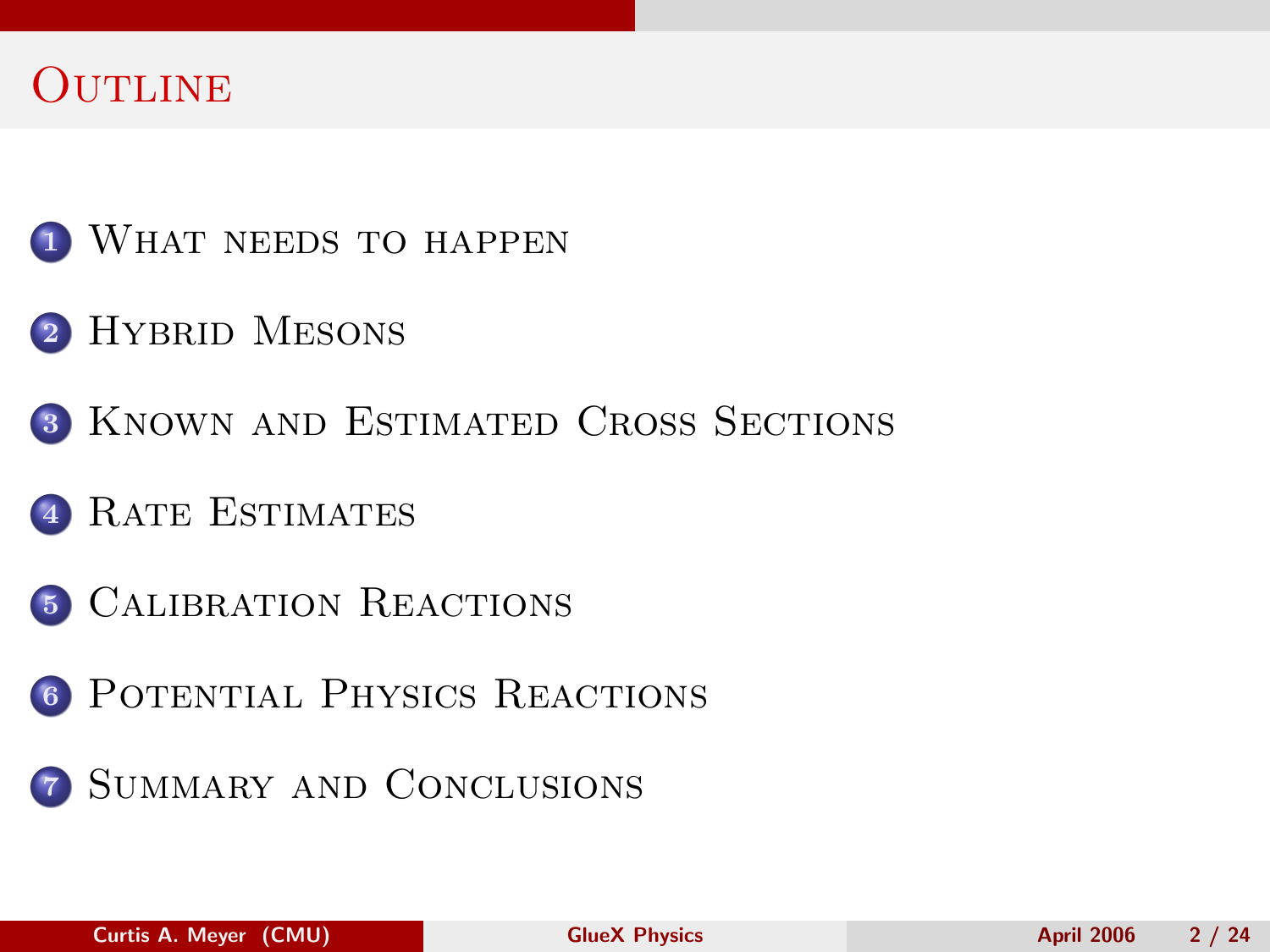# THE FIRST TWO YEARS

- Engineering Run(s) of the detector
- Data Acquisition and Trigger shake down
- Software shake down
- Calibration of the detector
	- Tagger/ Beam Energy
	- **Beam Polarization**
	- Drift Chambers
	- **Calorimeters**
	- Time of Flight
	- PID
- Global event analysis.
- <span id="page-2-0"></span>**•** Physics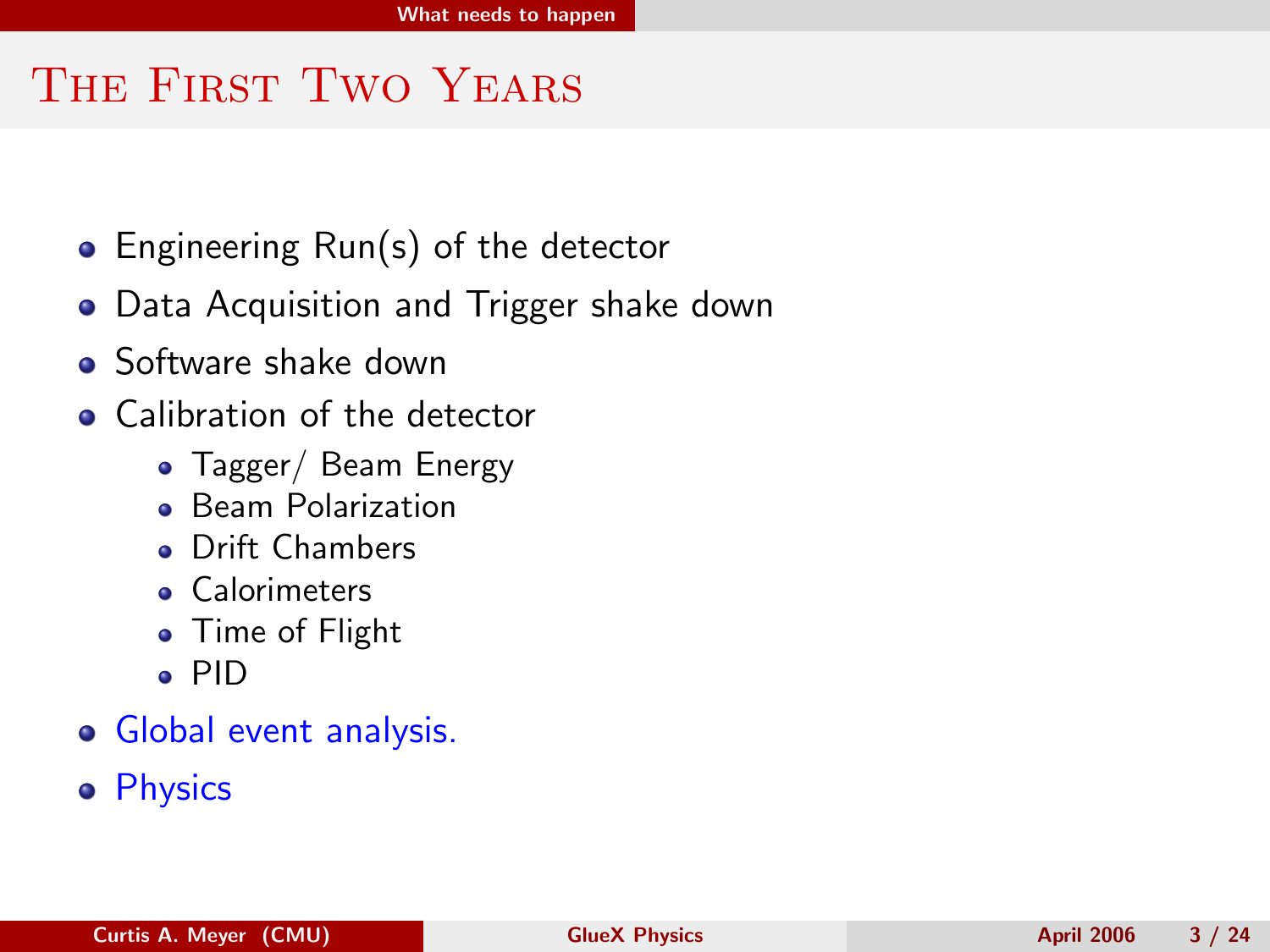### THE HYBRID MESONS

| IPC      | $S_{q\bar{q}}$ | Particle Name  |                                                        |                                       |            |
|----------|----------------|----------------|--------------------------------------------------------|---------------------------------------|------------|
|          |                |                | $u\overline{d}$ , $d\overline{u}$ $u\overline{u}$ + dd | $S\overline{S}$                       |            |
| $1 + +$  | $S=0$          | a <sub>1</sub> | $f_1$                                                  | $f_1$                                 | non-exotic |
| $1 - -$  | $S=0$          | $\rho_1$       | $\omega_1$                                             | $\phi_1$                              | non-exotic |
| $n^{-+}$ | $S=1$          | $\pi_0$        | $\eta_0$                                               | $\eta_0$ /                            | non-exotic |
| $0^{+-}$ | $S=1$          | $b_0$          | h <sub>1</sub>                                         | $h_1$                                 | exotic     |
| $1^{-+}$ | $S=1$          | $\pi_1$        | $\eta_1$                                               | $\eta_1$ /                            | exotic     |
| $1^{+-}$ | $S=1$          | $b_1$          | h <sub>1</sub>                                         | $h_1$                                 | non-exotic |
| $2^{-+}$ | $S=1$          | $\pi$          | $\eta_2$                                               | $\eta$ <sup><math>\prime</math></sup> | non-exotic |
|          | $S=1$          | b              | h                                                      | hol.                                  | exotic     |

<span id="page-3-0"></span>Table: A list of the particles in the eight nonets of predicted hybrid mesons. The six nonets with quark and antiquark in an  $S = 1$  state are the most likely to be produced in photo production. Of these  $S = 1$  states, half have exotic quantum numbers. Not shown in this table are the strangeness 1 kaonic states.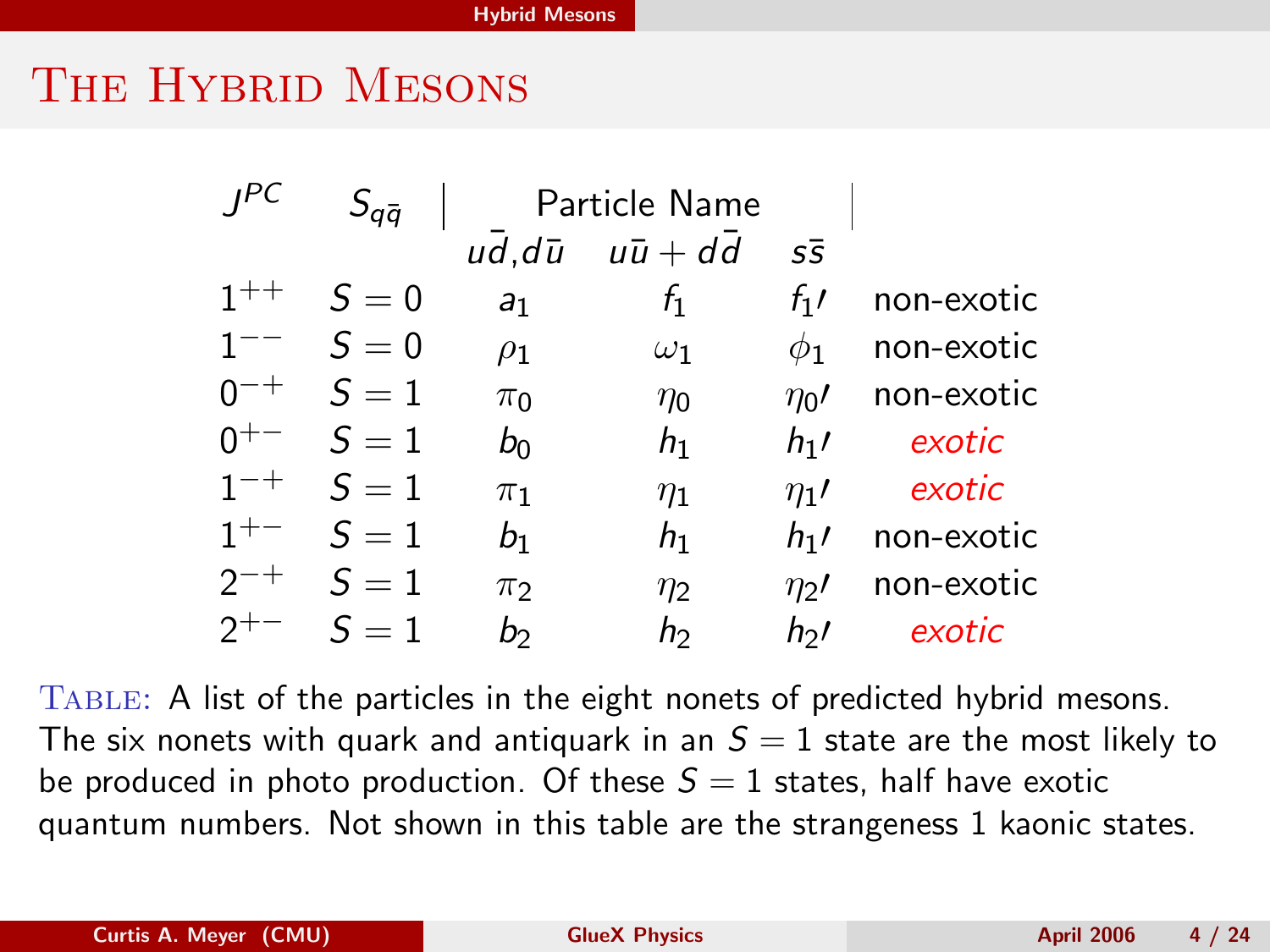# Hybrid Meson Masses

| Author         |        | $1^{-+}$ Mass (GeV/c <sup>2</sup> ) |                            |  |
|----------------|--------|-------------------------------------|----------------------------|--|
| Collab.        | Year   | $u\bar{u}/d\bar{d}$                 | $S\bar{S}$                 |  |
| <b>UKQCD</b>   | (1997) | $1.87 \pm 0.20$                     | $2.0 \pm 0.2$              |  |
| <b>MILC</b>    | (1997) | $1.97 \pm 0.09 \pm 0.30$            | $2.170 \pm 0.080 \pm 0.30$ |  |
| <b>MILC</b>    | (1999) | $2.11 \pm 0.10 \pm (sys)$           |                            |  |
| <b>SESAM</b>   | (1998) | $1.9 \pm 0.20$                      |                            |  |
| Mei& Luo       | (2003) | $2.013 \pm 0.026 \pm 0.071$         |                            |  |
| Bernard et al. | (2004) | $1.792 \pm 0.139$                   | $2.100 \pm 0.120$          |  |

| Multiplet<br>$I^{\text{PC}}$ |          | Mass                           |  |
|------------------------------|----------|--------------------------------|--|
| $\pi_1$                      | $1^{-+}$ | $1.9 \pm 0.2 \text{ GeV}/c^2$  |  |
| b                            | $2^{+-}$ | $2.0 \pm 0.11 \text{ GeV}/c^2$ |  |
| b٥                           | $0^{+-}$ | $2.3 \pm 0.6 \text{ GeV}/c^2$  |  |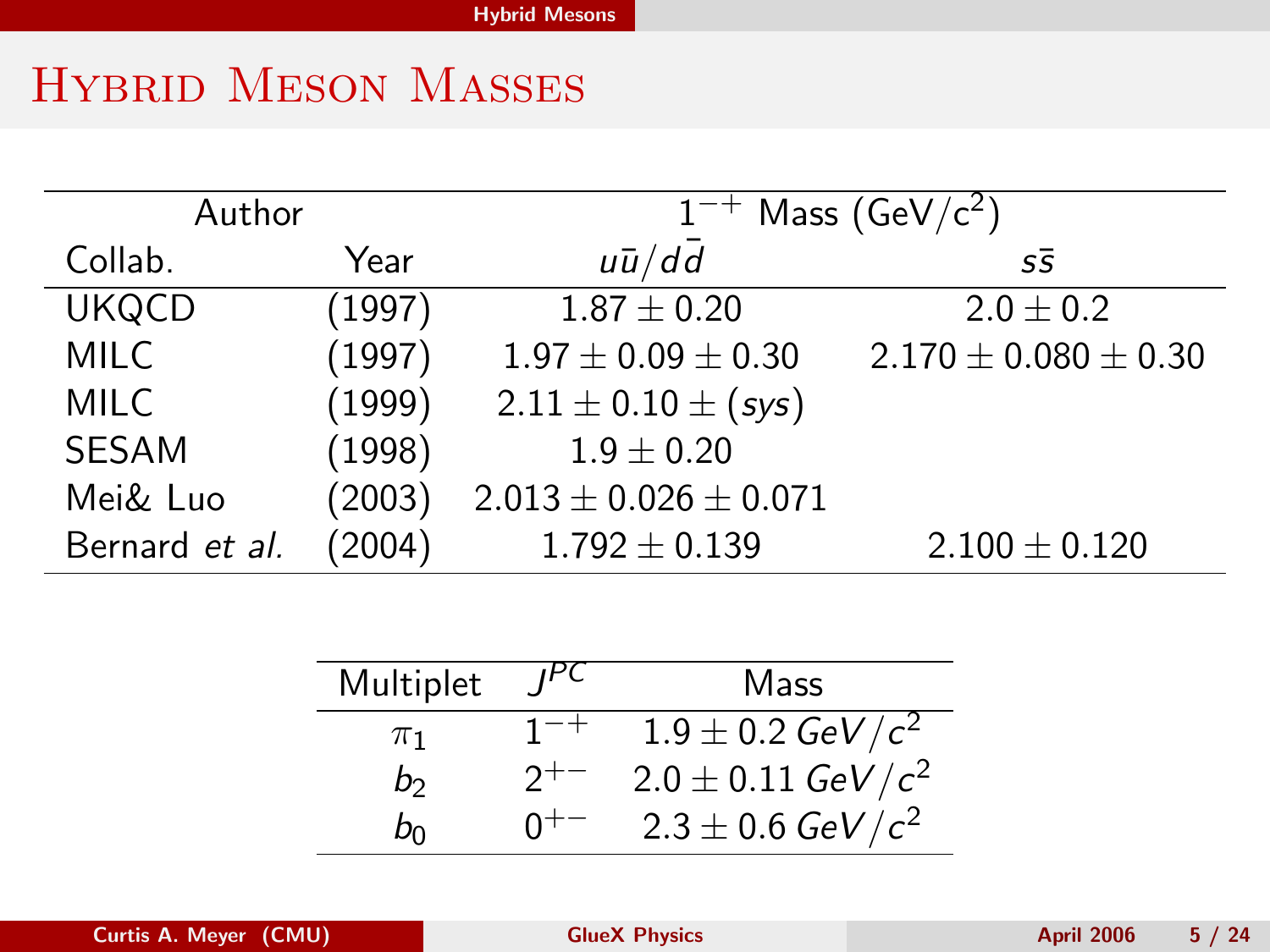# Hybrid Meson Masses

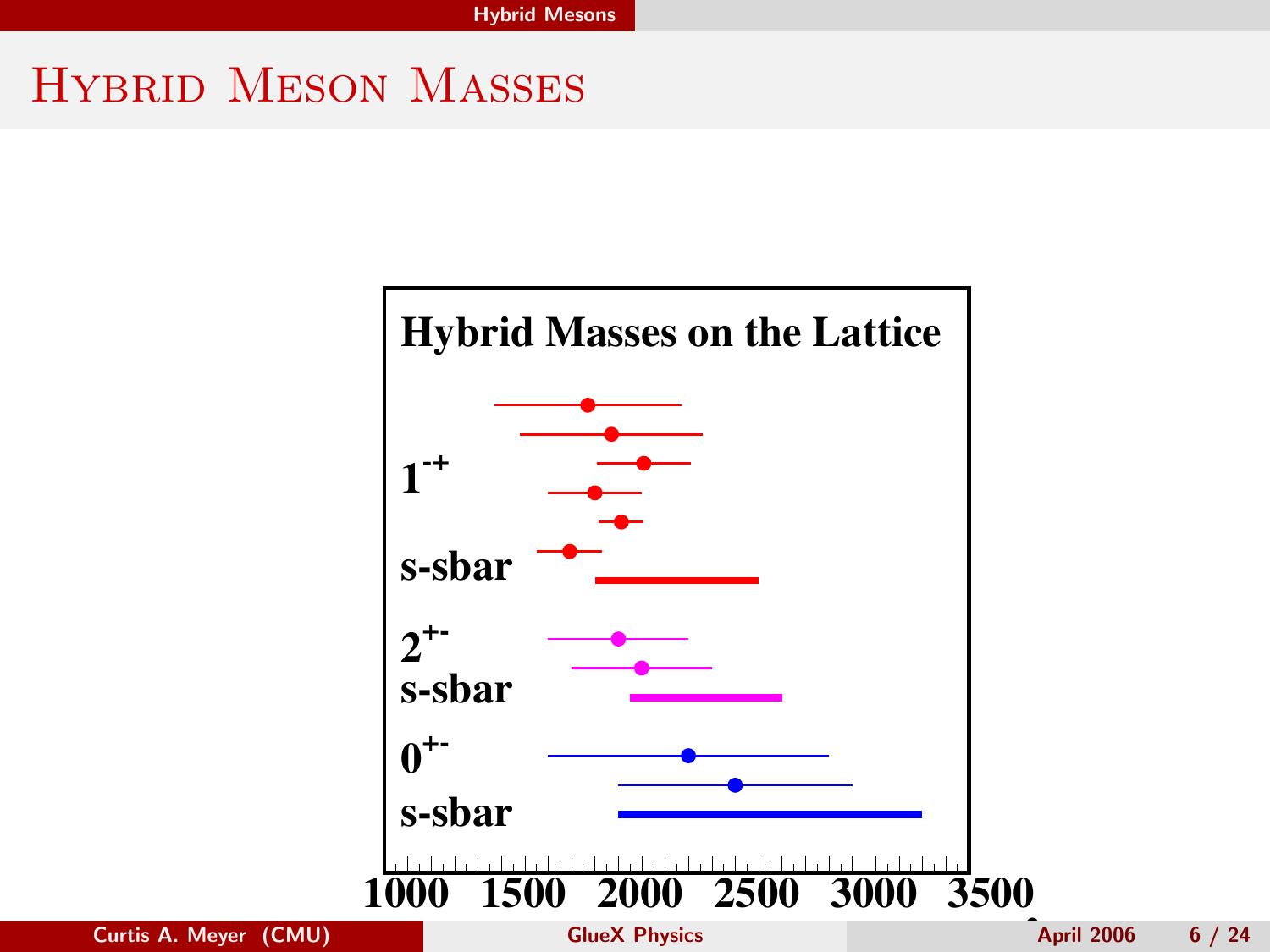# Hybrid Meson Decays

- A non-exhaustive list of hybrid decays. Many of these will probably be accessible in the first GlueX data.
- Favored decay in the flux-tube model.

| Hybrid            | <b>Allowed Decays</b>                                            | <b>Favored Decays</b> |
|-------------------|------------------------------------------------------------------|-----------------------|
| $\pi_1$           | $\rho \pi$ , $\pi b_1$ , $\pi f_2$ , $\eta a_2$                  | $\rho\pi$ , $\pi b_1$ |
| $\eta_1, \eta'_1$ | $\pi a_2$ , $\eta f_2$                                           |                       |
| b <sub>2</sub>    | $\pi\omega$ , $\pi\phi$ , $\eta\rho$ , $\pi a_2$                 | $\pi a_2$             |
| $h_2, h'_2$       | $\rho\pi$ , $\eta\omega$ , $\eta\phi$ , $\omega f_2$ , $\pi b_1$ | $\rho\pi$ , $\pi b_1$ |
| $b_0$             |                                                                  |                       |
| $h_0$ , $h'_0$    | $\pi b_1$                                                        | $\pi b_1$             |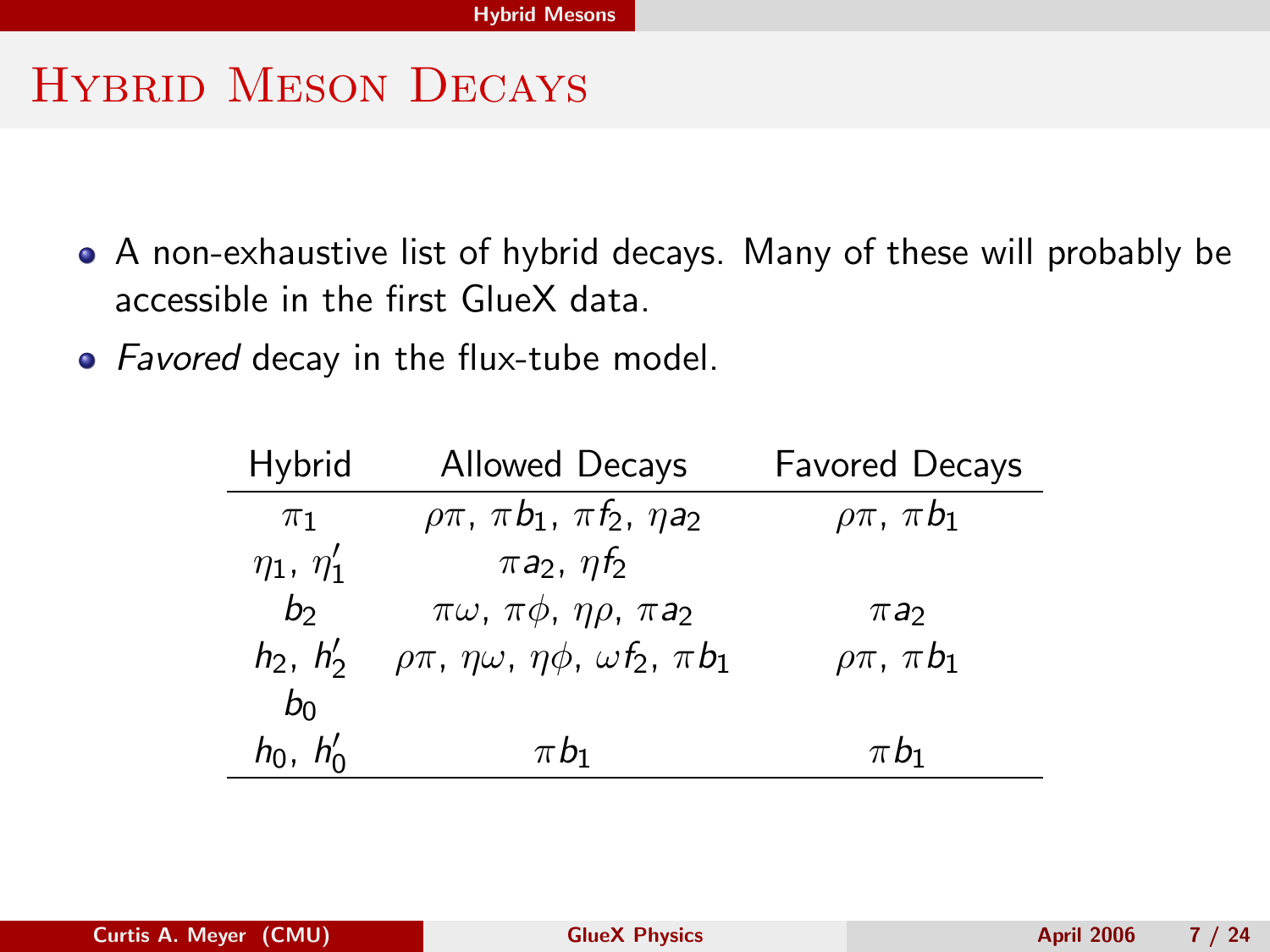# MEASURED PHOTO PRODUCTION CROSS SECTIONS

Measured photo production cross sections for  $E_\gamma \sim 9$  GeV. Most of these measurements are based on at most a few thousand events, so errors can be large.

<span id="page-7-0"></span>

| Reaction                                         | $\sigma$    |
|--------------------------------------------------|-------------|
| $\gamma p \to p \pi^+ \pi^- X^{\text{neut}}$     | $20\mu b$   |
| $\gamma p \to p \pi^+ \pi^- \pi^{\circ}$         | $10\mu b$   |
| $\gamma p \to n \pi^+ \pi^+ \pi^- X^{neut}$      | $20\mu b$   |
| $\gamma p \to pK^+K^-X^{neut}$                   | $1\mu b$    |
| $\gamma p \to f_2(1270) p$                       | $1\mu b$    |
| $\gamma p \to a_2^+(1320) n$                     | $1\mu b$    |
| $\gamma \rho \rightarrow b_1^{\circ}(1235) \rho$ | $1\mu b$    |
| $\gamma p \to \rho^\prime(1465) p$               | $1\mu b$    |
| $\gamma p \to \rho(770) p$                       | $20\mu b$   |
| $\gamma p \rightarrow \omega p$                  | $2\mu b$    |
| $\gamma p \to \phi p$                            | $0.4 \mu b$ |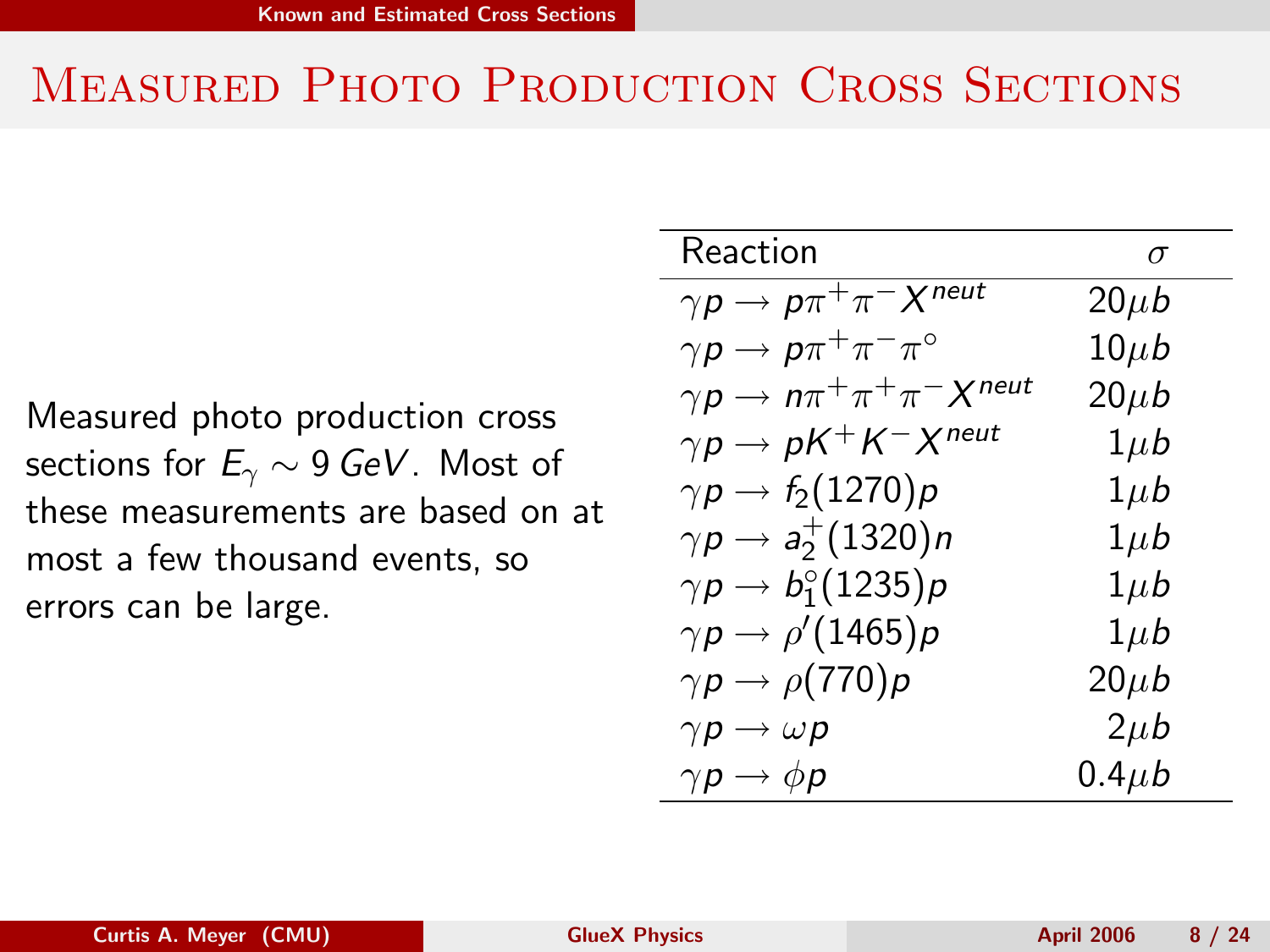# MEASURED PHOTO PRODUCTION CROSS SECTIONS

The  $a_2$  cross section is large, and will turn out to be a very good reaction with which to understand systematics.

| Reaction                                    | $\sigma$    |
|---------------------------------------------|-------------|
| $\gamma p \to p \pi^+ \pi^- X^{neut}$       | $20\mu b$   |
| $\gamma p \to p \pi^+ \pi^- \pi^{\circ}$    | $10\mu b$   |
| $\gamma p \to n \pi^+ \pi^+ \pi^- X^{neut}$ | $20\mu b$   |
| $\gamma p \to pK^+K^-X^{neut}$              | $1\mu b$    |
| $\gamma p \to f_2(1270) p$                  | $1\mu b$    |
| $\gamma p \to a_2^+(1320) n$                | $1\mu b$    |
| $\gamma p \to b_1^{\circ}(1235) p$          | $1\mu b$    |
| $\gamma p \to \rho^\prime(1465) p$          | $1\mu b$    |
| $\gamma p \to \rho(770) p$                  | $20\mu b$   |
| $\gamma p \rightarrow \omega p$             | $2\mu b$    |
| $\gamma p \to \phi p$                       | $0.4 \mu b$ |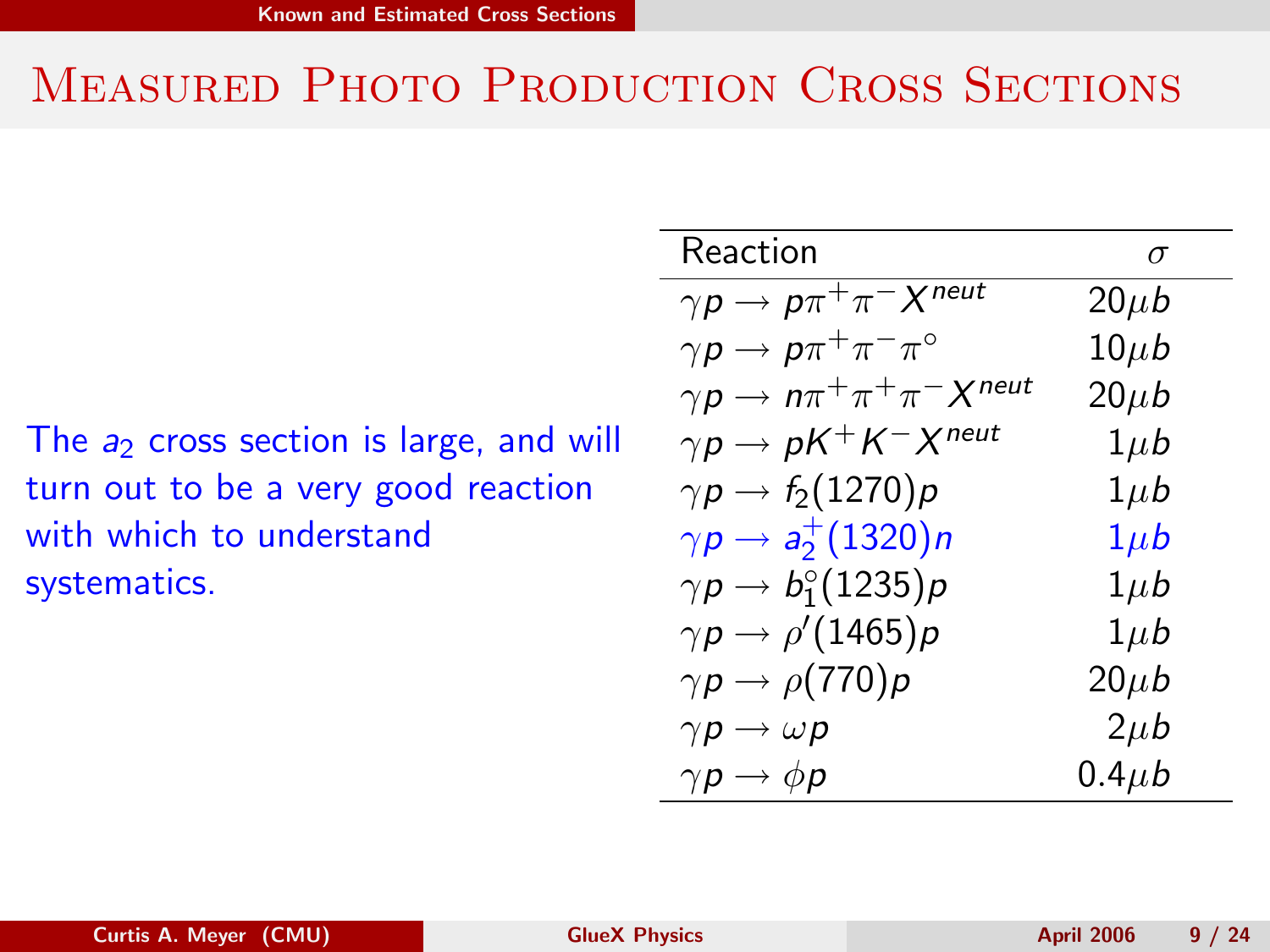# MEASURED PHOTO PRODUCTION CROSS SECTIONS

Vector meson production and polarization transfer are likely to be good reactions with which to understand polarization.

| Reaction                                    | $\sigma$    |
|---------------------------------------------|-------------|
| $\gamma p \to p \pi^+ \pi^- X^{neut}$       | $20\mu b$   |
| $\gamma p \to p \pi^+ \pi^- \pi^{\circ}$    | $10\mu b$   |
| $\gamma p \to n \pi^+ \pi^+ \pi^- X^{neut}$ | $20\mu b$   |
| $\gamma p \to pK^+K^-X^{neut}$              | $1\mu b$    |
| $\gamma p \to f_2(1270) p$                  | $1\mu b$    |
| $\gamma p \to a_2^+(1320) n$                | $1\mu b$    |
| $\gamma p \to b_1^{\circ}(1235) p$          | $1\mu b$    |
| $\gamma p \to \rho^\prime(1465) p$          | $1\mu b$    |
| $\gamma p \to \rho(770) p$                  | $20\mu b$   |
| $\gamma p \rightarrow \omega p$             | $2\mu b$    |
| $\gamma p \to \phi p$                       | $0.4 \mu b$ |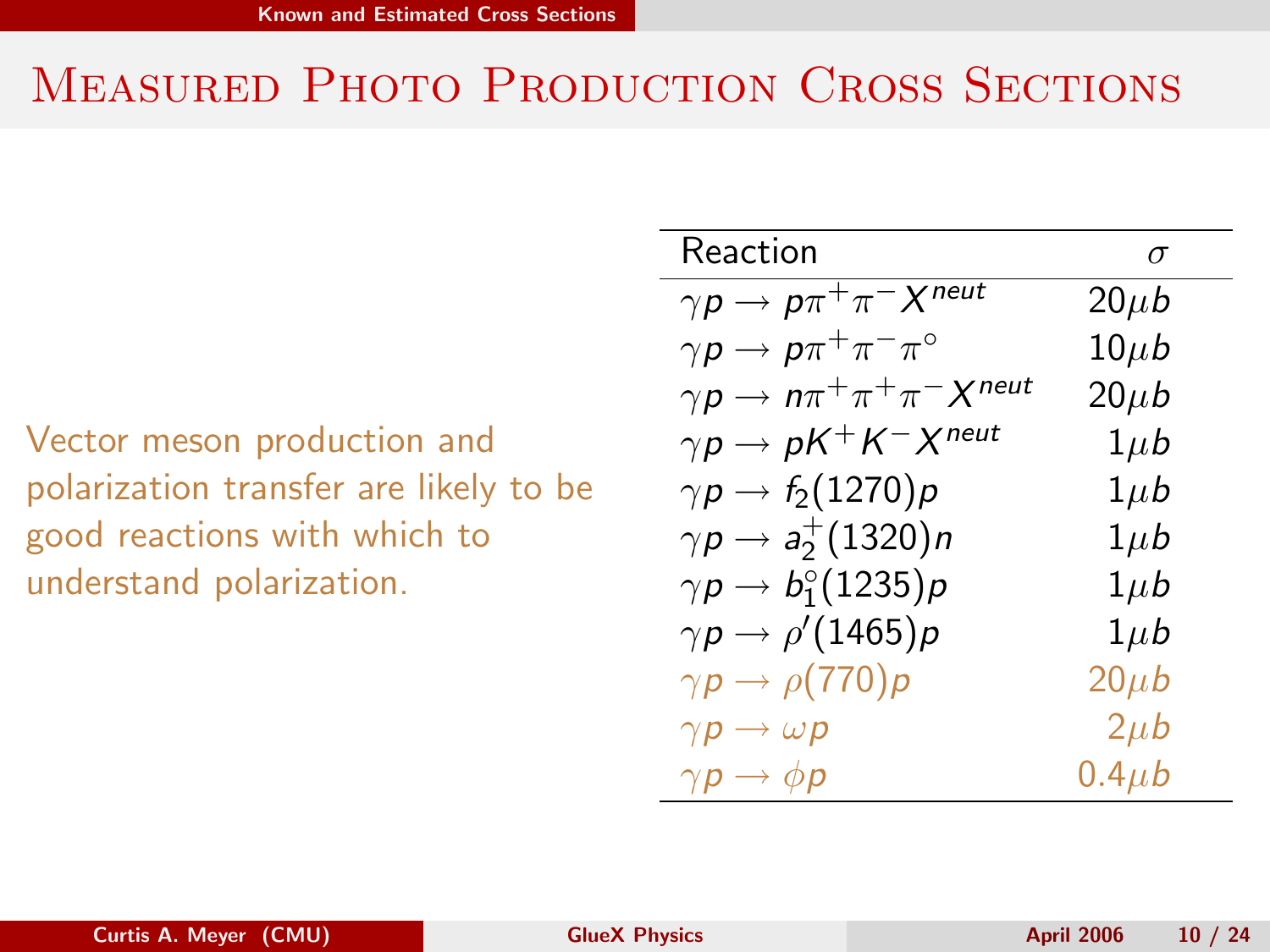# Estimated Photo Production Cross Sections

| $\gamma p \to p \pi^+ \pi^- \pi^{\circ}$<br>5–10 $\mu$ b<br>$\gamma p \to n \pi^+ \pi^+ \pi^-$<br>5–10 $\mu$ b<br>$\gamma \rho \to \rho \pi^+ \pi^{\circ} \pi^{\circ}$<br>5–10 $\mu$ b<br>$\gamma \rho \to \rho \pi^+ \pi^- \pi^+ \pi^-$<br>$1 - 3\mu b$<br>$\gamma \rho \to \rho \pi^+ \pi^- \pi^{\circ} \pi^{\circ}$<br>$1 - 3\mu b$<br>$\gamma p \to p \pi^{\circ} \pi^{\circ} \pi^{\circ} \pi^{\circ}$<br>$1 - 3\mu b$<br>$\gamma p \to n \pi^+ \pi^- \pi^+ \pi^{\circ}$<br>$1-3\mu b$<br>$\gamma \rho \to n \pi^+ \pi^{\circ} \pi^{\circ} \pi^{\circ}$<br>$1 - 3\mu b$<br>$\gamma \rho \to \rho \pi^+ \pi^- \pi^+ \pi^- \pi^{\circ}$<br>$1 - 3\mu b$<br>$\gamma \rho \to \rho \pi^+ \pi^- \pi^{\circ} \pi^{\circ} \pi^{\circ}$<br>$1 - 3\mu b$<br>$\gamma\rho\to\rho\pi^{\circ}\pi^{\circ}\pi^{\circ}\pi^{\circ}\pi^{\circ}$<br>$1 - 3\mu b$<br>$\gamma \rho \to n \pi^+ \pi^- \pi^+ \pi^- \pi^+$<br>$1 - 3\mu b$<br>$\gamma \rho \to n \pi^+ \pi^- \pi^+ \pi^{\circ} \pi^{\circ}$<br>$1-3\mu b$<br>$\gamma \rho \to n \pi^+ \pi^{\circ} \pi^{\circ} \pi^{\circ} \pi^{\circ}$<br>$1-3\mu b$ |  |
|--------------------------------------------------------------------------------------------------------------------------------------------------------------------------------------------------------------------------------------------------------------------------------------------------------------------------------------------------------------------------------------------------------------------------------------------------------------------------------------------------------------------------------------------------------------------------------------------------------------------------------------------------------------------------------------------------------------------------------------------------------------------------------------------------------------------------------------------------------------------------------------------------------------------------------------------------------------------------------------------------------------------------------------------------------------------------------------------------|--|
|                                                                                                                                                                                                                                                                                                                                                                                                                                                                                                                                                                                                                                                                                                                                                                                                                                                                                                                                                                                                                                                                                                  |  |
|                                                                                                                                                                                                                                                                                                                                                                                                                                                                                                                                                                                                                                                                                                                                                                                                                                                                                                                                                                                                                                                                                                  |  |
|                                                                                                                                                                                                                                                                                                                                                                                                                                                                                                                                                                                                                                                                                                                                                                                                                                                                                                                                                                                                                                                                                                  |  |
|                                                                                                                                                                                                                                                                                                                                                                                                                                                                                                                                                                                                                                                                                                                                                                                                                                                                                                                                                                                                                                                                                                  |  |
|                                                                                                                                                                                                                                                                                                                                                                                                                                                                                                                                                                                                                                                                                                                                                                                                                                                                                                                                                                                                                                                                                                  |  |
|                                                                                                                                                                                                                                                                                                                                                                                                                                                                                                                                                                                                                                                                                                                                                                                                                                                                                                                                                                                                                                                                                                  |  |
|                                                                                                                                                                                                                                                                                                                                                                                                                                                                                                                                                                                                                                                                                                                                                                                                                                                                                                                                                                                                                                                                                                  |  |
|                                                                                                                                                                                                                                                                                                                                                                                                                                                                                                                                                                                                                                                                                                                                                                                                                                                                                                                                                                                                                                                                                                  |  |
|                                                                                                                                                                                                                                                                                                                                                                                                                                                                                                                                                                                                                                                                                                                                                                                                                                                                                                                                                                                                                                                                                                  |  |
|                                                                                                                                                                                                                                                                                                                                                                                                                                                                                                                                                                                                                                                                                                                                                                                                                                                                                                                                                                                                                                                                                                  |  |
|                                                                                                                                                                                                                                                                                                                                                                                                                                                                                                                                                                                                                                                                                                                                                                                                                                                                                                                                                                                                                                                                                                  |  |
|                                                                                                                                                                                                                                                                                                                                                                                                                                                                                                                                                                                                                                                                                                                                                                                                                                                                                                                                                                                                                                                                                                  |  |
|                                                                                                                                                                                                                                                                                                                                                                                                                                                                                                                                                                                                                                                                                                                                                                                                                                                                                                                                                                                                                                                                                                  |  |
|                                                                                                                                                                                                                                                                                                                                                                                                                                                                                                                                                                                                                                                                                                                                                                                                                                                                                                                                                                                                                                                                                                  |  |

$$
\begin{array}{|c|} \hline \gamma p \to p \pi^\circ \omega & 1 \mu b \\ \hline \gamma p \to n \pi^+ \omega & 1 \mu b \\ \hline \gamma p \to p \pi^+ \pi^- \omega & 0.1\text{--}0.5 \mu b \\ \hline \gamma p \to p \pi^\circ \pi^\circ \omega & 0.1\text{--}0.5 \mu b \\ \hline \gamma p \to n \pi^+ \pi^\circ \omega & 0.1\text{--}0.5 \mu b \\ \hline \gamma p \to p \pi^+ \pi^- \eta & 0.2\text{--}1.0 \mu b \\ \hline \gamma p \to p \pi^\circ \pi^\circ \eta & 0.2\text{--}1.0 \mu b \\ \hline \gamma p \to p \pi \eta & 0.05\text{--}0.2 \mu b \\ \hline \gamma p \to p \omega \eta & 0.05\text{--}0.2 \mu b \\ \hline \gamma p \to p \omega \omega & 0.05\text{--}0.2 \mu b \\ \hline \gamma p \to p \eta \eta' & 0.05\text{--}0.2 \mu b \\ \hline \end{array}
$$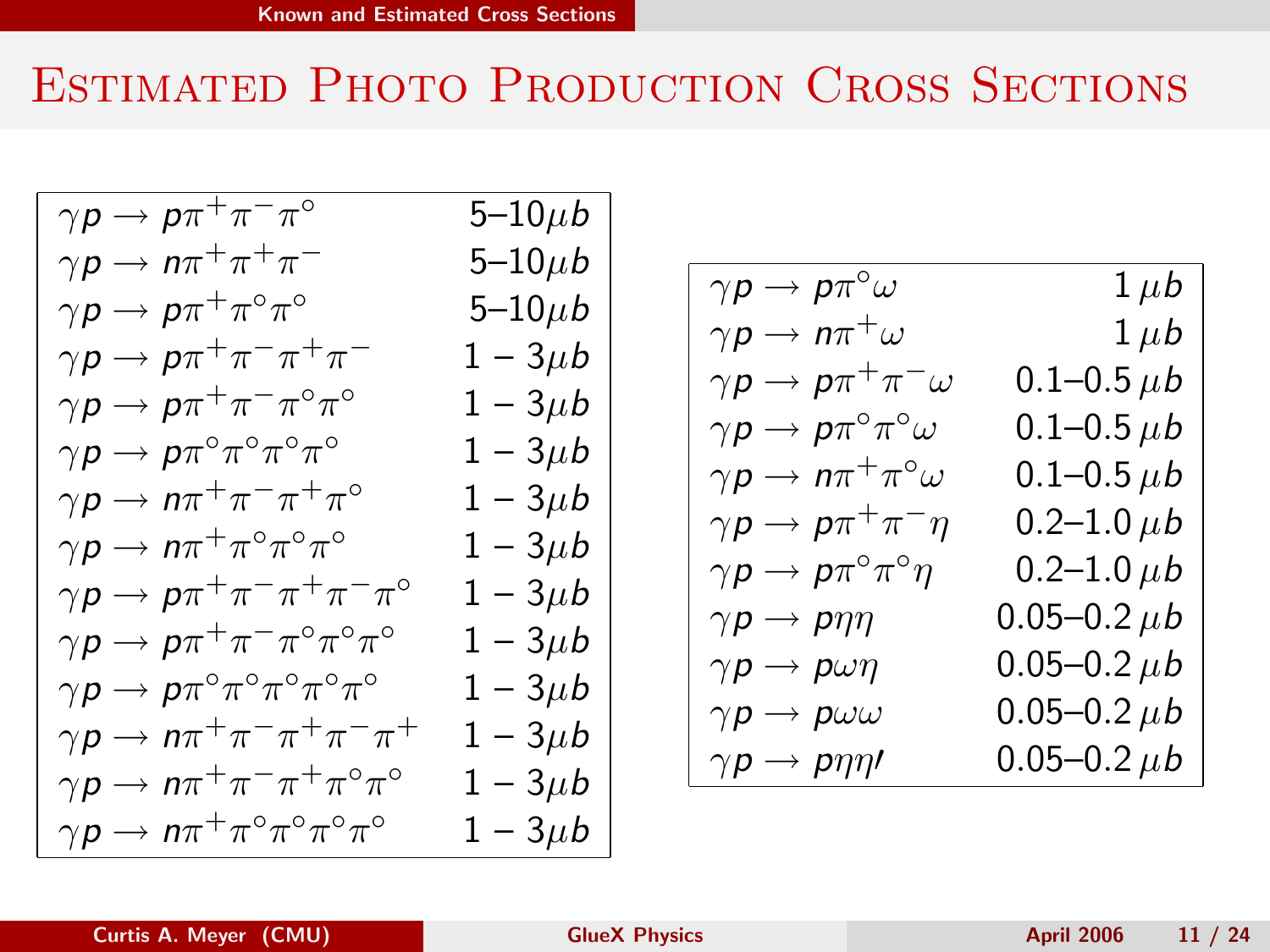# Estimated Photo Production Cross Sections

| $\gamma\boldsymbol{p}\to\boldsymbol{p}\pi^+\pi^-\pi^{\overline{\circ}}$       | 5 $-10\mu b$ |
|-------------------------------------------------------------------------------|--------------|
| $\gamma p \to n \pi^+ \pi^+ \pi^-$                                            | 5–10 $\mu$ b |
| $\gamma\bm{\mathsf{p}}\rightarrow \bm{\mathsf{p}}\pi^+\pi^{\circ}\pi^{\circ}$ | 5–10 $\mu$ b |
| $\gamma \rho \to \rho \pi^+ \pi^- \pi^+ \pi^-$                                | $1 - 3\mu b$ |
| $\gamma \rho \to \rho \pi^+ \pi^- \pi^{\circ} \pi^{\circ}$                    | $1-3\mu b$   |
| $\gamma p \to p \pi^{\circ} \pi^{\circ} \pi^{\circ} \pi^{\circ}$              | $1 - 3\mu b$ |
| $\gamma \rho \to n \pi^+ \pi^- \pi^+ \pi^{\circ}$                             | $1-3\mu b$   |
| $\gamma \rho \to n \pi^+ \pi^{\circ} \pi^{\circ} \pi^{\circ}$                 | $1 - 3\mu b$ |
| $\gamma \rho \to \rho \pi^+ \pi^- \pi^+ \pi^- \pi^{\circ}$                    | $1 - 3\mu b$ |
| $\gamma \rho \to \rho \pi^+ \pi^- \pi^{\circ} \pi^{\circ} \pi^{\circ}$        | $1 - 3\mu b$ |
| $\gamma\rho\to\rho\pi^{\circ}\pi^{\circ}\pi^{\circ}\pi^{\circ}\pi^{\circ}$    | $1 - 3\mu b$ |
| $\gamma \rho \to n \pi^+ \pi^- \pi^+ \pi^- \pi^+$                             | $1 - 3\mu b$ |
| $\gamma p \to n \pi^+ \pi^- \pi^+ \pi^{\circ} \pi^{\circ}$                    | $1-3\mu b$   |
| $\gamma\rho\to n\pi^+\pi^{\circ}\pi^{\circ}\pi^{\circ}\pi^{\circ}$            | $1-3\mu b$   |

$$
\begin{array}{|c|} \hline \gamma p \to p \pi^\circ \omega & 1 \mu b \\ \hline \gamma p \to n \pi^+ \omega & 1 \mu b \\ \hline \gamma p \to p \pi^+ \pi^- \omega & 0.1 \hbox{--} 0.5 \mu b \\ \hline \gamma p \to p \pi^\circ \pi^\circ \omega & 0.1 \hbox{--} 0.5 \mu b \\ \hline \gamma p \to n \pi^+ \pi^\circ \omega & 0.1 \hbox{--} 0.5 \mu b \\ \hline \gamma p \to p \pi^+ \pi^- \eta & 0.2 \hbox{--} 1.0 \mu b \\ \hline \gamma p \to p \pi^\circ \pi^\circ \eta & 0.2 \hbox{--} 1.0 \mu b \\ \hline \gamma p \to p \eta \eta & 0.05 \hbox{--} 0.2 \mu b \\ \hline \gamma p \to p \omega \eta & 0.05 \hbox{--} 0.2 \mu b \\ \hline \gamma p \to p \omega \omega & 0.05 \hbox{--} 0.2 \mu b \\ \hline \gamma p \to p \eta \eta' & 0.05 \hbox{--} 0.2 \mu b \end{array}
$$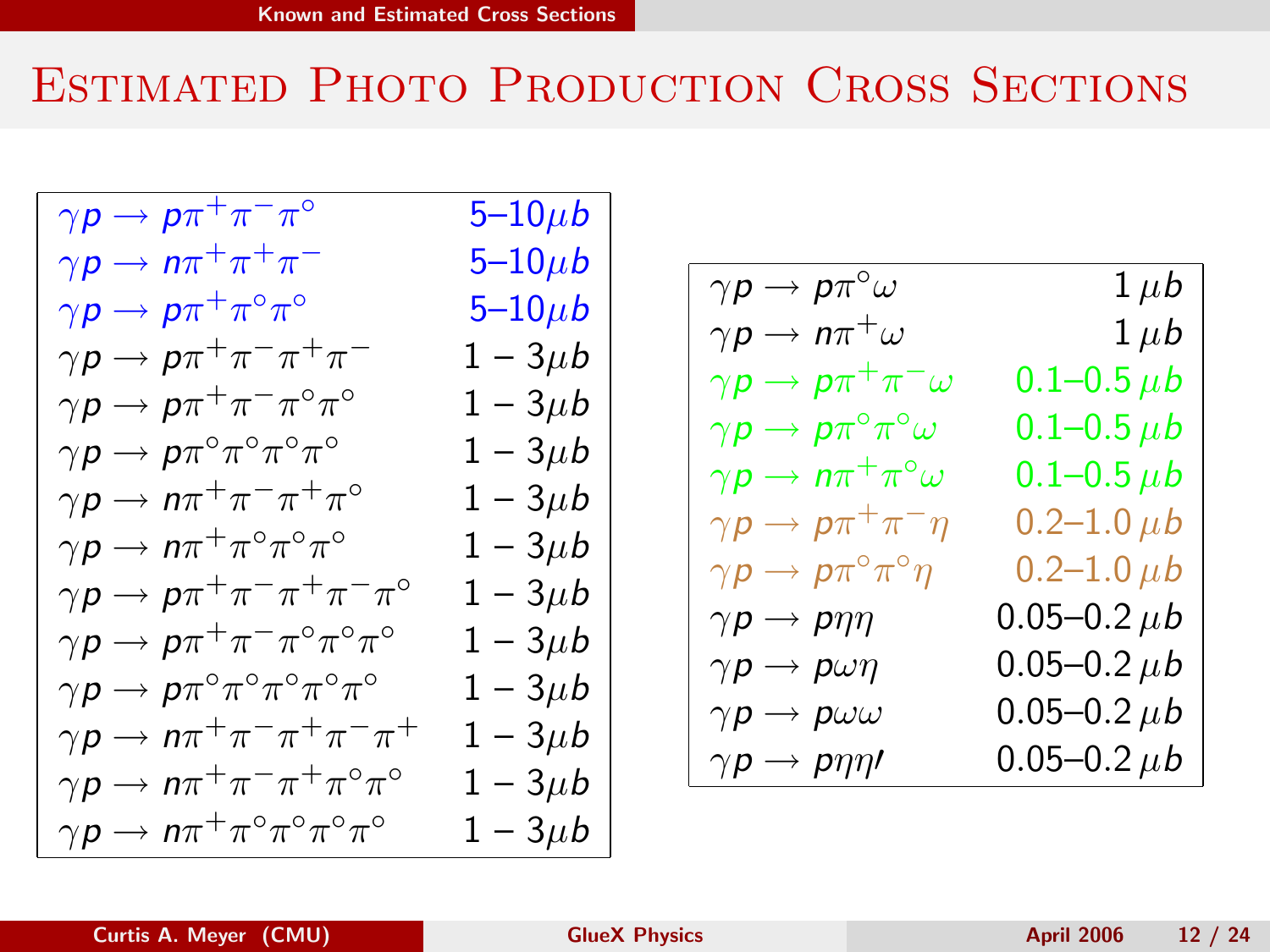#### EVENT RATE ESTIMATES

The event rate,  $\dot{N}_{\text{evt}}$  is given as:

<span id="page-12-0"></span>
$$
\dot{N}_{\text{evt}} = \sigma \cdot N_{\text{targ}} \cdot \dot{N}_{\gamma}
$$
\n
$$
N_{\text{evt}} = \dot{N}_{\text{evt}} \cdot \text{time}
$$

where  $\sigma$  is the photo production cross section,  $N_{targ}$ ,  $(1.26\,b^{-1})$ , is the number of scattering centers per unit area, and  $\dot{N}_\gamma$  is the tagged photon rate on target, (from  $10^7\, s^{-1}$  to  $10^8\, s^{-1}).$ 

- Assume initial photon rates are  $10^7\, s^{-1}.$
- Assume "time" is 26 weeks with 30% efficiency,  $(5\times10^6\,s/yr)$ .
- Assume overall event efficiency is  $72\%$ .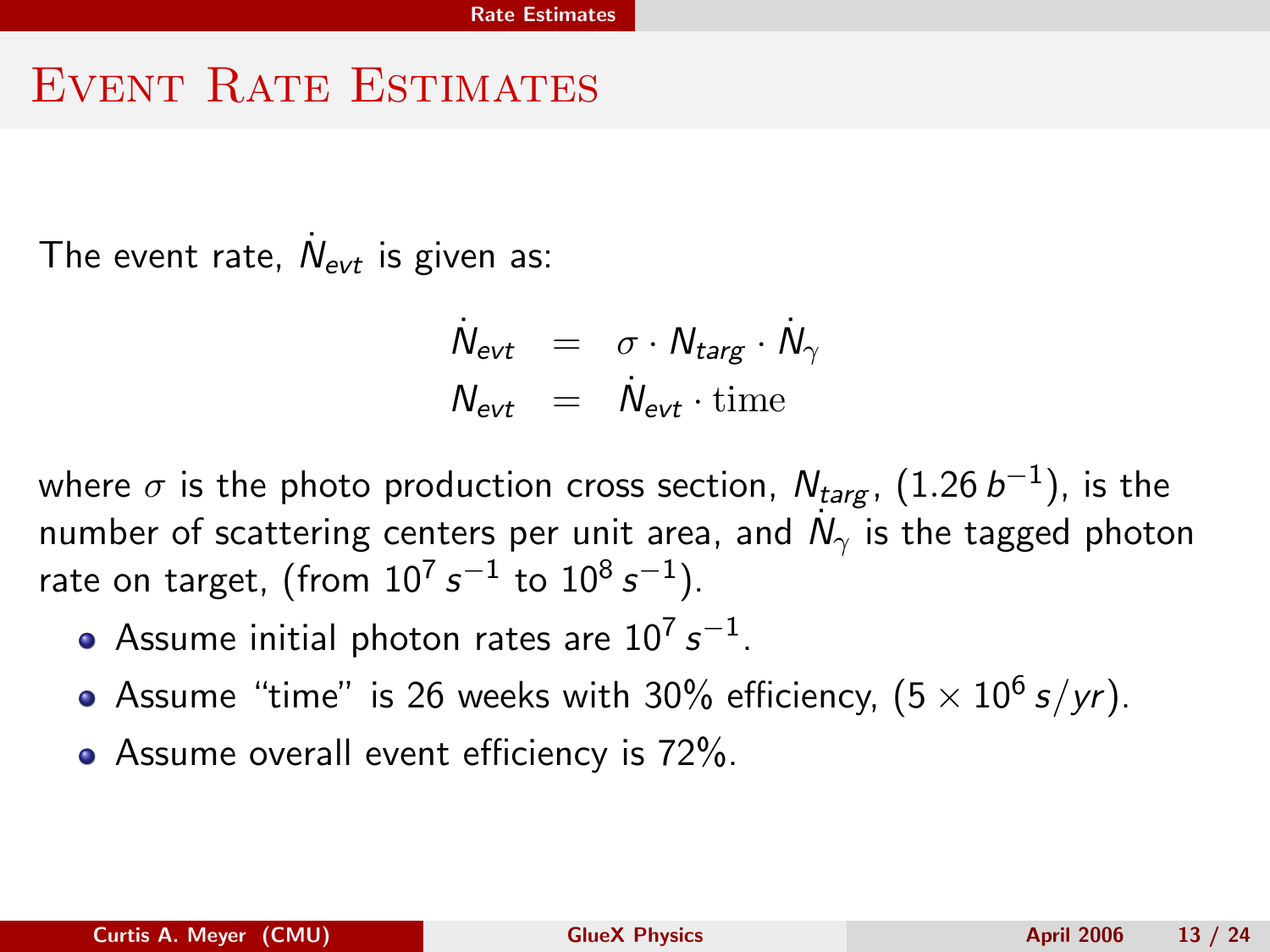### EVENT RATE ESTIMATES

We assume various photo production cross sections and estimate how many events are reconstructed in one year (26 weeks, 30%) under the previous assumptions.

| $\sigma$ $\mu$ <i>b</i> | $N_{\gamma}$                 |            | Events                               |                                      |
|-------------------------|------------------------------|------------|--------------------------------------|--------------------------------------|
|                         |                              | Trig. Rate | To Tape                              | Reconstructed                        |
| $1 \mu b$               | $1\times10^7\gamma/s$        | 12.6 Hz    | $6.3 \times 10^7 \,\mathrm{yr}^{-1}$ | $4.5 \times 10^7 \,\mathrm{yr}^{-1}$ |
| $1 \mu b$               | $5 \times 10^7 \gamma/s$     | 63 Hz      | $3.2 \times 10^8 \,\mathrm{yr}^{-1}$ | $2.3 \times 10^8 \,\mathrm{yr}^{-1}$ |
| $1 \mu b$               | $1\times10^8\gamma/\text{s}$ | 126 Hz     | $6.3 \times 10^8 \,\rm yr^{-1}$      | $4.5 \times 10^8 \,\text{yr}^{-1}$   |
| $.1 \mu b$              | $1\times10^7\gamma/s$        | 1.26 Hz    | $6.3\times10^6$ $\rm yr^{-1}$        | $4.5 \times 10^6 \,\mathrm{yr}^{-1}$ |
| $.1 \mu b$              | $5\times10^7\gamma/s$        | $6.3\,Hz$  | $3.2 \times 10^7 \,\rm yr^{-1}$      | $2.3 \times 10^7 \,\mathrm{yr}^{-1}$ |
| .1 $\mu$ b              | $1\times10^8\gamma/s$        | 12.6 Hz    | $6.3 \times 10^7 \,\rm yr^{-1}$      | $4.5 \times 10^7 \,\rm yr^{-1}$      |
| 1nb                     | $1 \times 10^7 \gamma/s$     | 0.0126 Hz  | $6.3 \times 10^4 \,\rm yr^{-1}$      | $4.5 \times 10^4 \,\mathrm{yr}^{-1}$ |
| 1 <sub>nb</sub>         | $5 \times 10^7 \gamma/s$     | 0.063 Hz   | $3.2 \times 10^5 \,\rm yr^{-1}$      | $2.3 \times 10^5 \,\rm yr^{-1}$      |
| 1nb                     | $1\times10^8\gamma/s$        | 0.126 Hz   | $6.3 \times 10^5 \,\rm yr^{-1}$      | $4.5 \times 10^5 \,\rm yr^{-1}$      |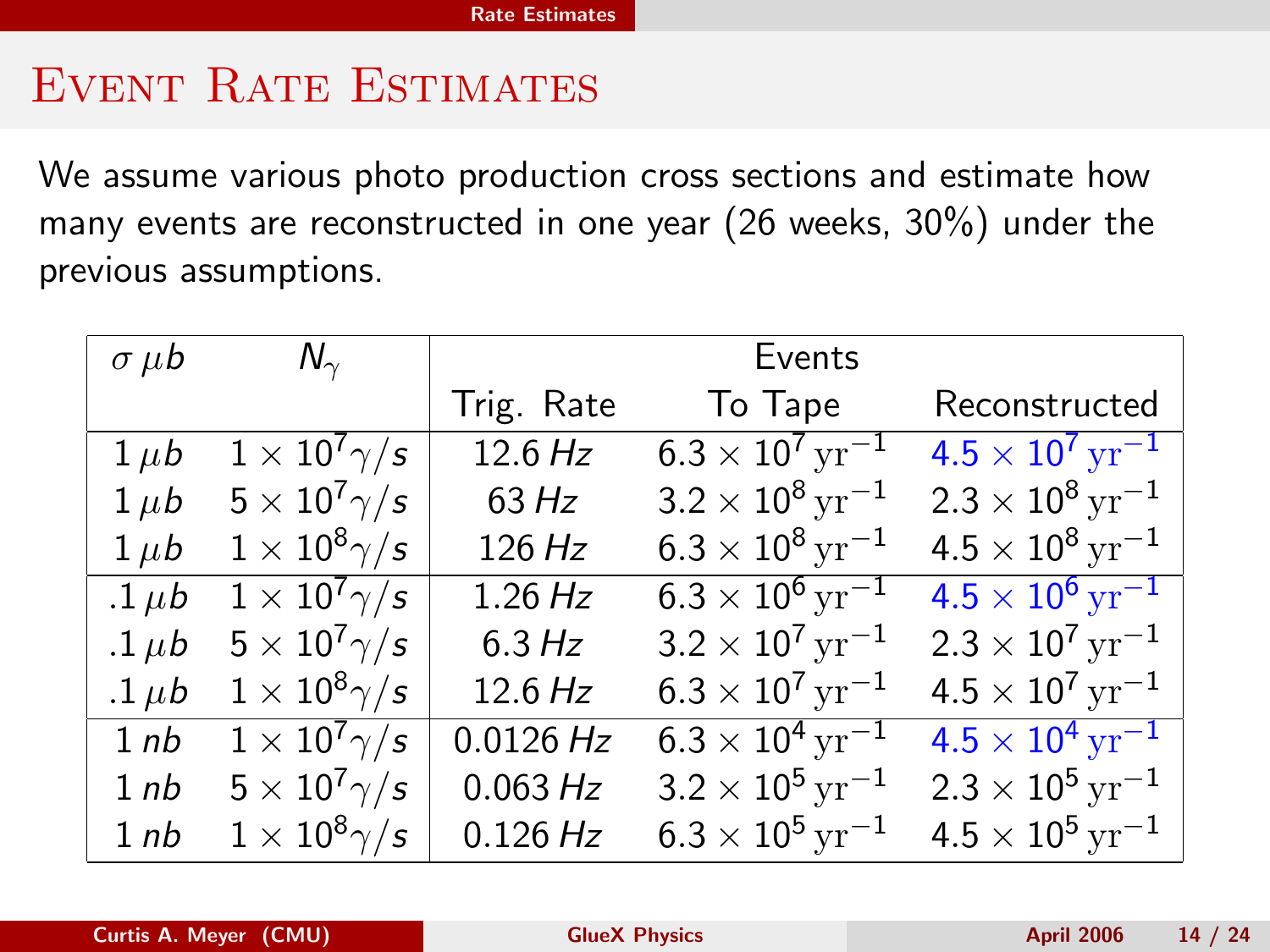### EVENT DISTRIBUTIONS

Assume that the events are produced with an  $e^{-5|t|}$  weighting from  $\mid t \mid_{min}$ to  $|t|_{max}$ . Integrate up the exponential over the valid range and estimate the number of events in bins of a given width. 21% are in the lowest mass bin while 0.3% are in the highest mass bin.

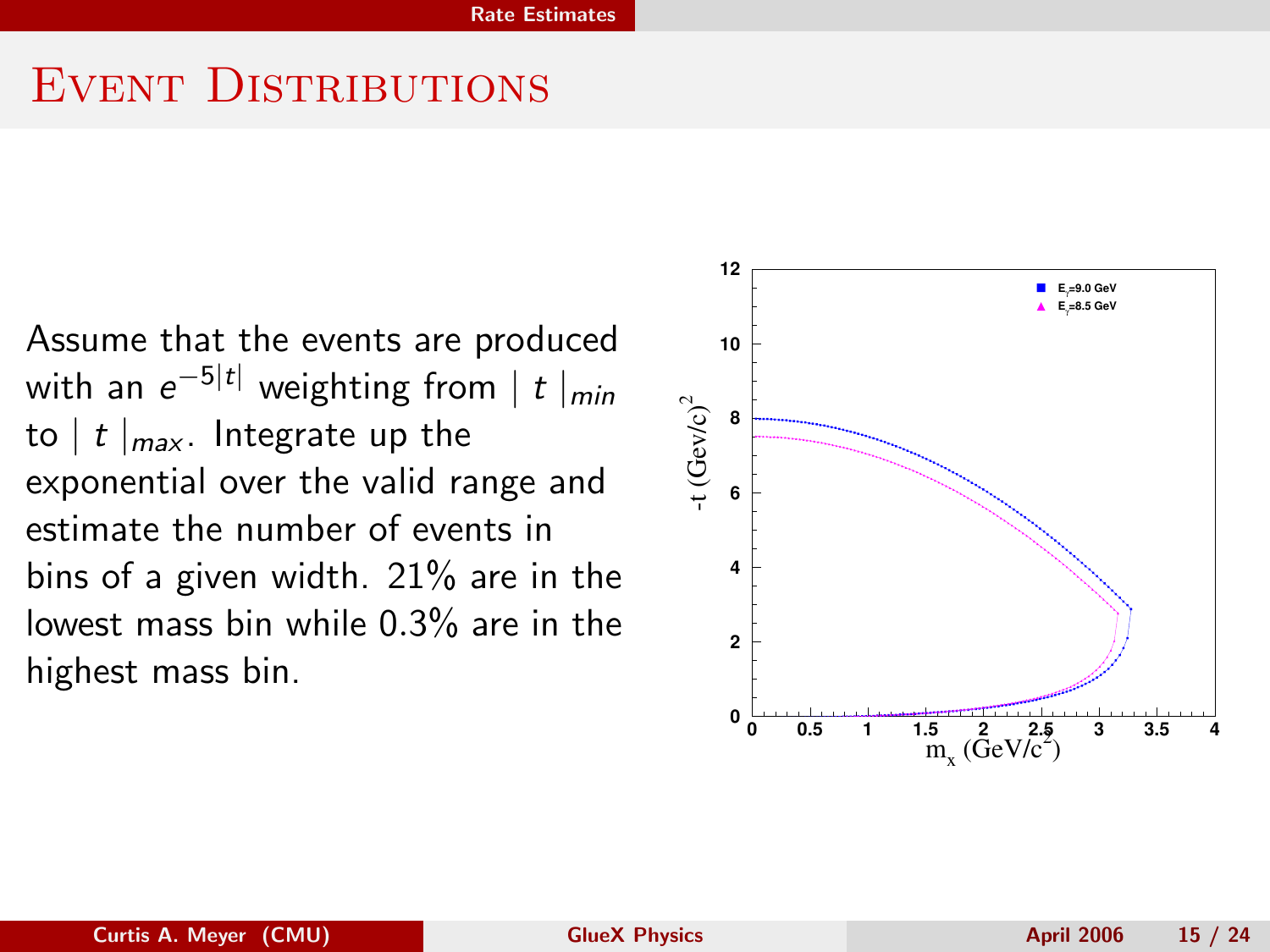# EVENT DISTRIBUTIONS IN 10 MeV BINS

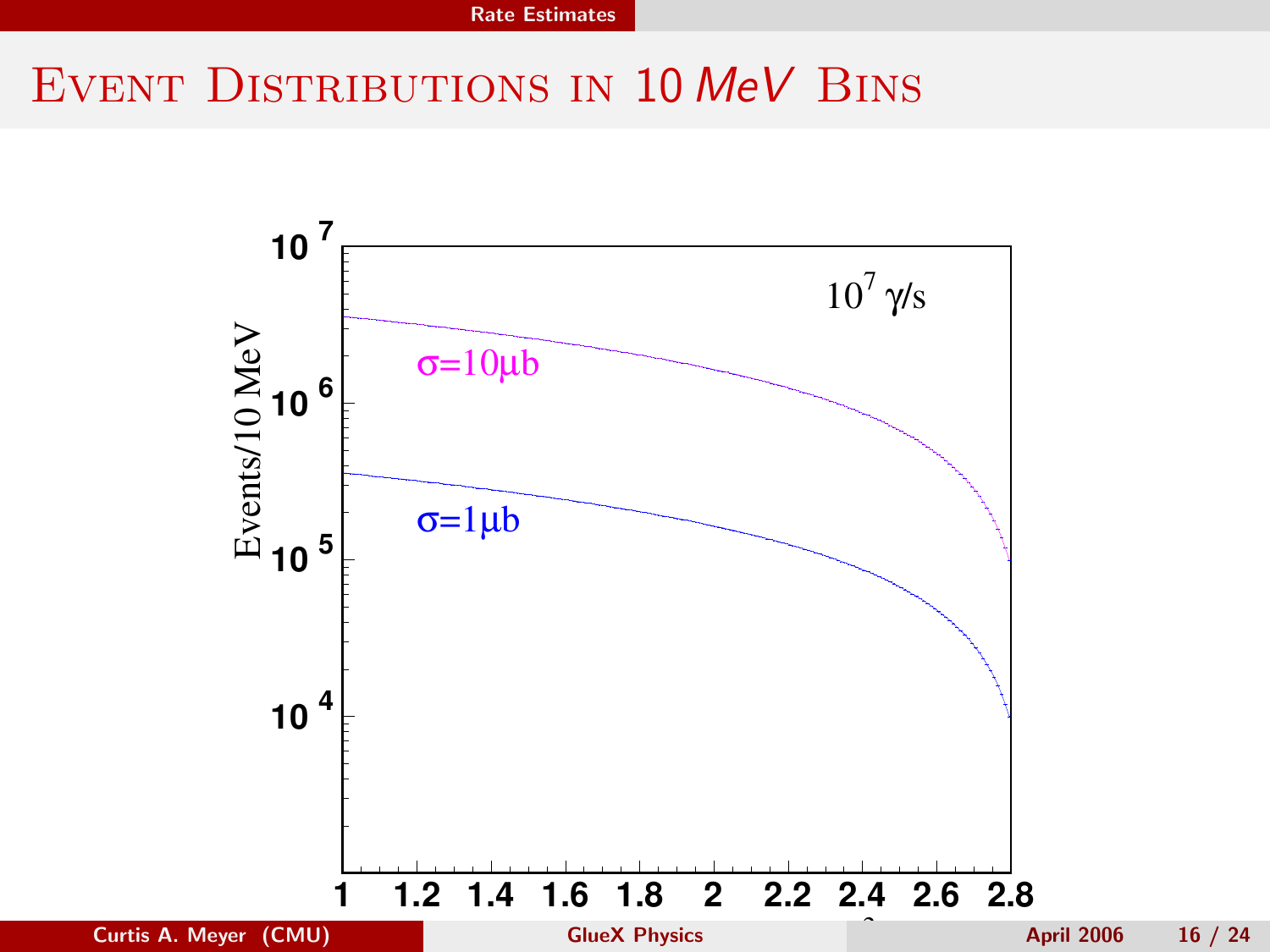# EVENT DISTRIBUTIONS IN 10 MeV BINS

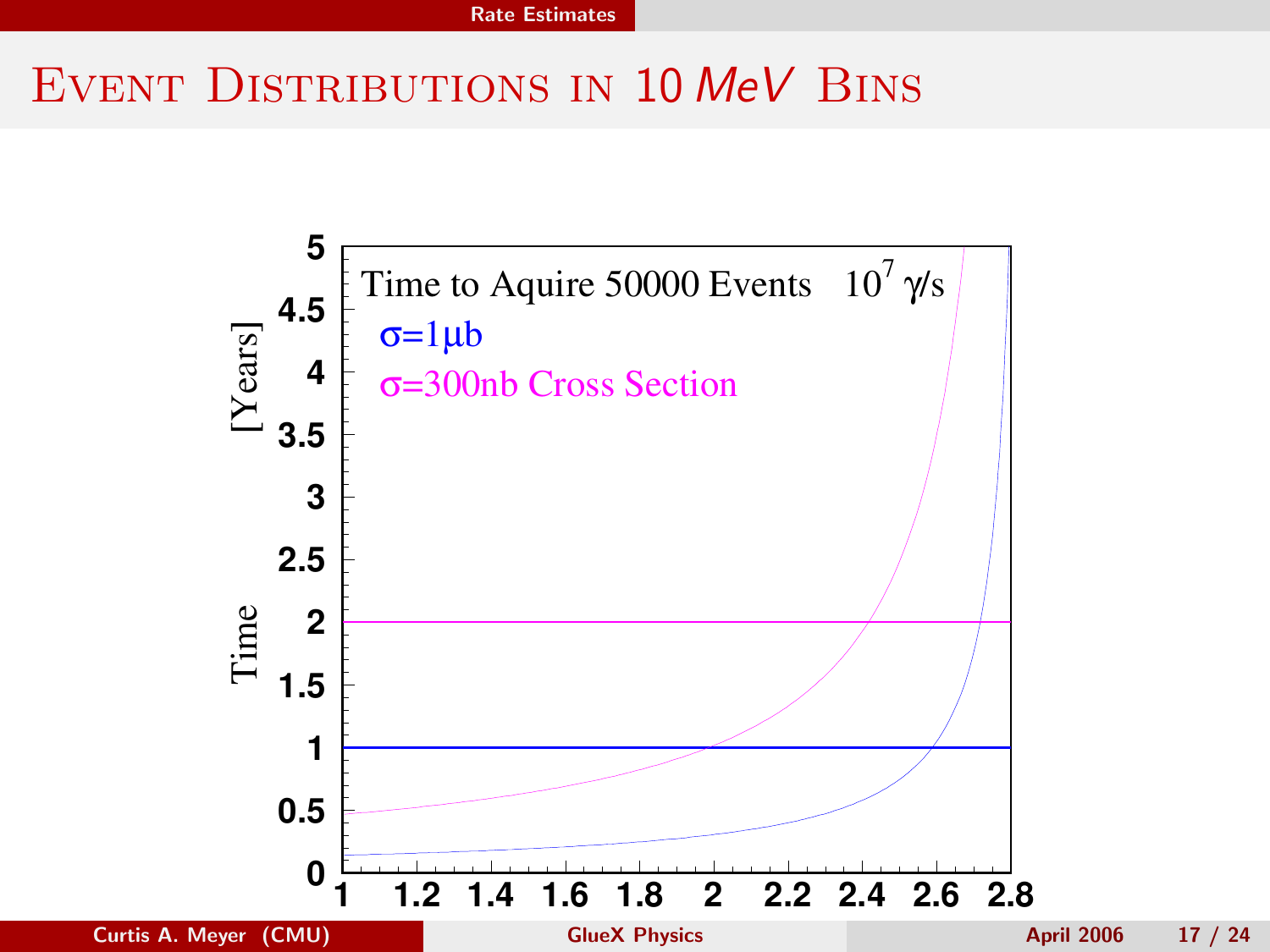### THE a<sub>2</sub> MESON

The cross sections for a<sub>2</sub> production are on the order of  $1\mu b$ , and the mass of the  $a_2$  is where we have very large statistics. This makes the production of the  $a_2$  a good detector test bed.

<span id="page-17-0"></span>
$$
a_2^+(1320) \rightarrow \rho \pi \rightarrow \pi^+ \pi^+ \pi^-
$$
  
\n
$$
\pi^+ \eta \rightarrow \pi^+ \gamma \gamma
$$
  
\n
$$
\pi^+ \eta \rightarrow \pi^+ \gamma \gamma
$$
  
\n
$$
\pi^+ \pi^+ \pi^- \pi^{\circ}
$$
  
\n
$$
\pi^+ \pi^+ \pi^- \pi^{\circ}
$$
  
\n
$$
K^+ K_S \rightarrow K^+ \pi^+ \pi^-
$$
  
\n
$$
K^+ \pi^{\circ} \pi^{\circ}
$$
  
\n
$$
\pi^+ \eta \rightarrow \pi^+ \pi^+ \pi^- \gamma \gamma
$$

These final states fully exercise most of the detector with high statistics in a very short period of time.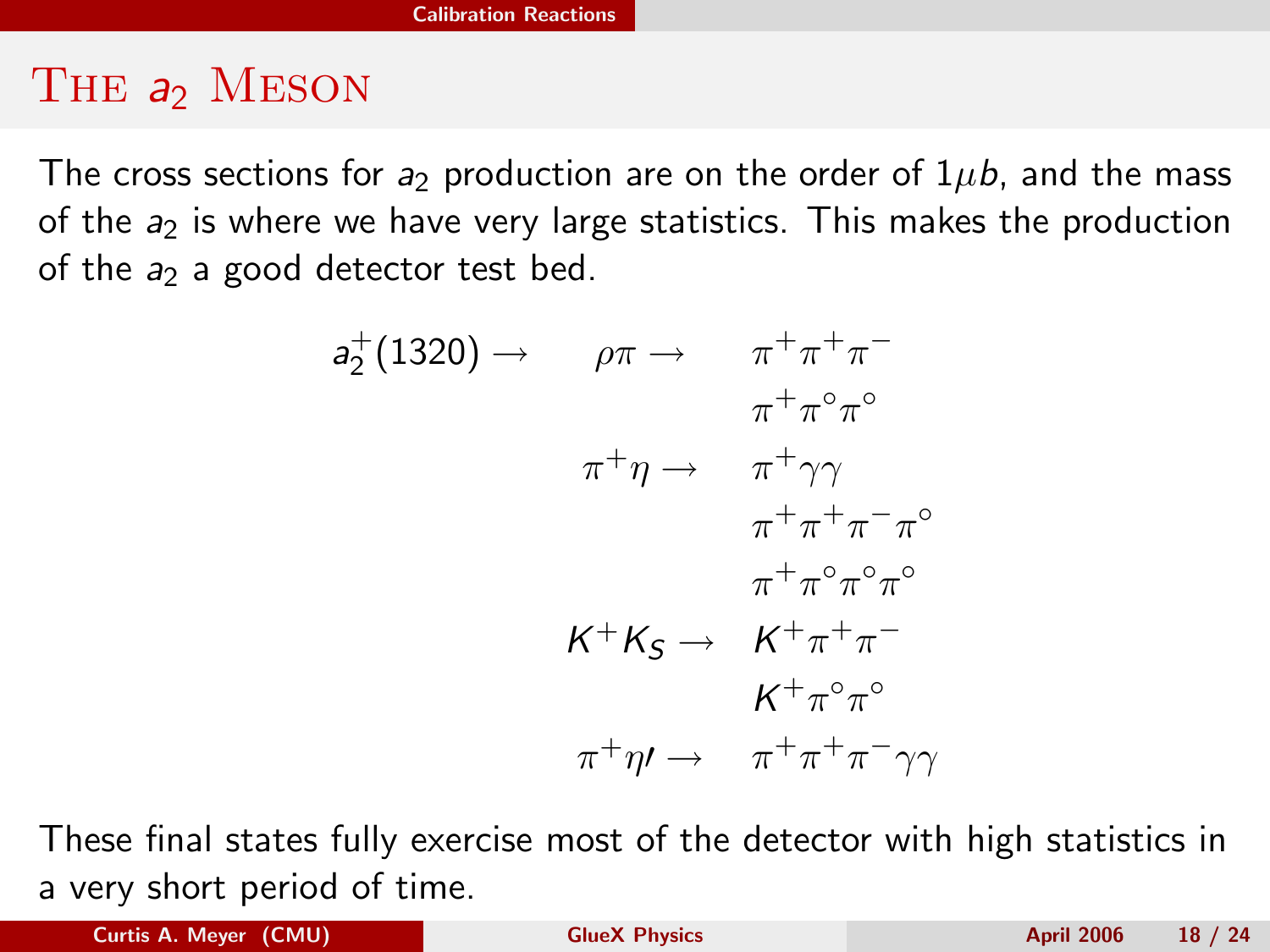# VECTOR MESON PRODUCTION

- Relatively large cross sections for vector meson production.
- Angular distribution of the decay measures polarization.
- Should be able to measure the beam polarization.

| $\gamma p \rightarrow \rho(770) p$ | $20\mu b$   |
|------------------------------------|-------------|
| $\gamma p \rightarrow \omega p$    | $2\mu b$    |
| $\gamma p \rightarrow \phi p$      | $0.4 \mu b$ |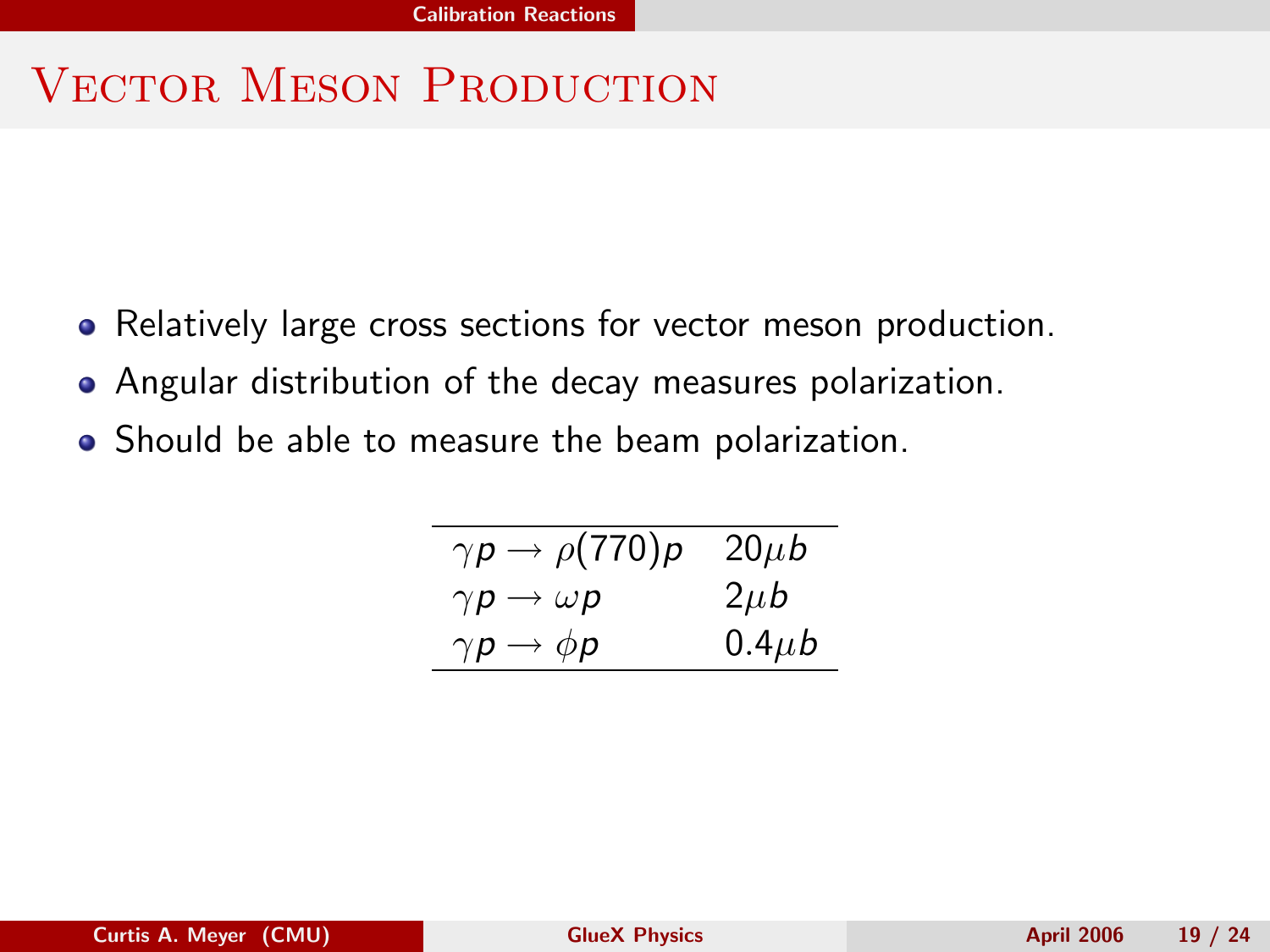### EXCITED VECTOR MESON PRODUCTION

The higher-mass vector mesons should be prolifically produced in photo production. However, the states are not well understood. There is a great deal of ambiguity in masses and decay rates, and a missing  $\phi$  state. Clean measurements of these states would be an important an important result in understanding normal  $q\bar{q}$  states, as well as possible hybrid mixtures.

#### <span id="page-19-0"></span> $\sigma$   $[\gamma p \rightarrow \rho (1465) p] \approx 1 \mu b$

| Particle       | Mass      | Width     | Decays                                  |
|----------------|-----------|-----------|-----------------------------------------|
| Name           | $GeV/c^2$ | $GeV/c^2$ |                                         |
| $\rho$ (1450)  | 1.465     | 0.400     | $\pi\pi$ , $4\pi$ , $\omega\pi$         |
| $\rho(1700)$   | 1.720     | 0.250     | $\pi\pi$ , $4\pi$                       |
| $\omega(1420)$ | 1.400     | 0.250     | $\rho\pi$ , $\omega\pi\pi$              |
| $\omega(1650)$ | 1.670     | 0.315     | $\rho\pi$ , $\omega\pi\pi$              |
| $\phi(1680)$   | 1.680     | 0.150     | $K\overline{K}^*$ + cc, $K\overline{K}$ |

Curtis A. Meyer (CMU) Curtis A. Meyer (CMU) Curtis April 2006 20 / 24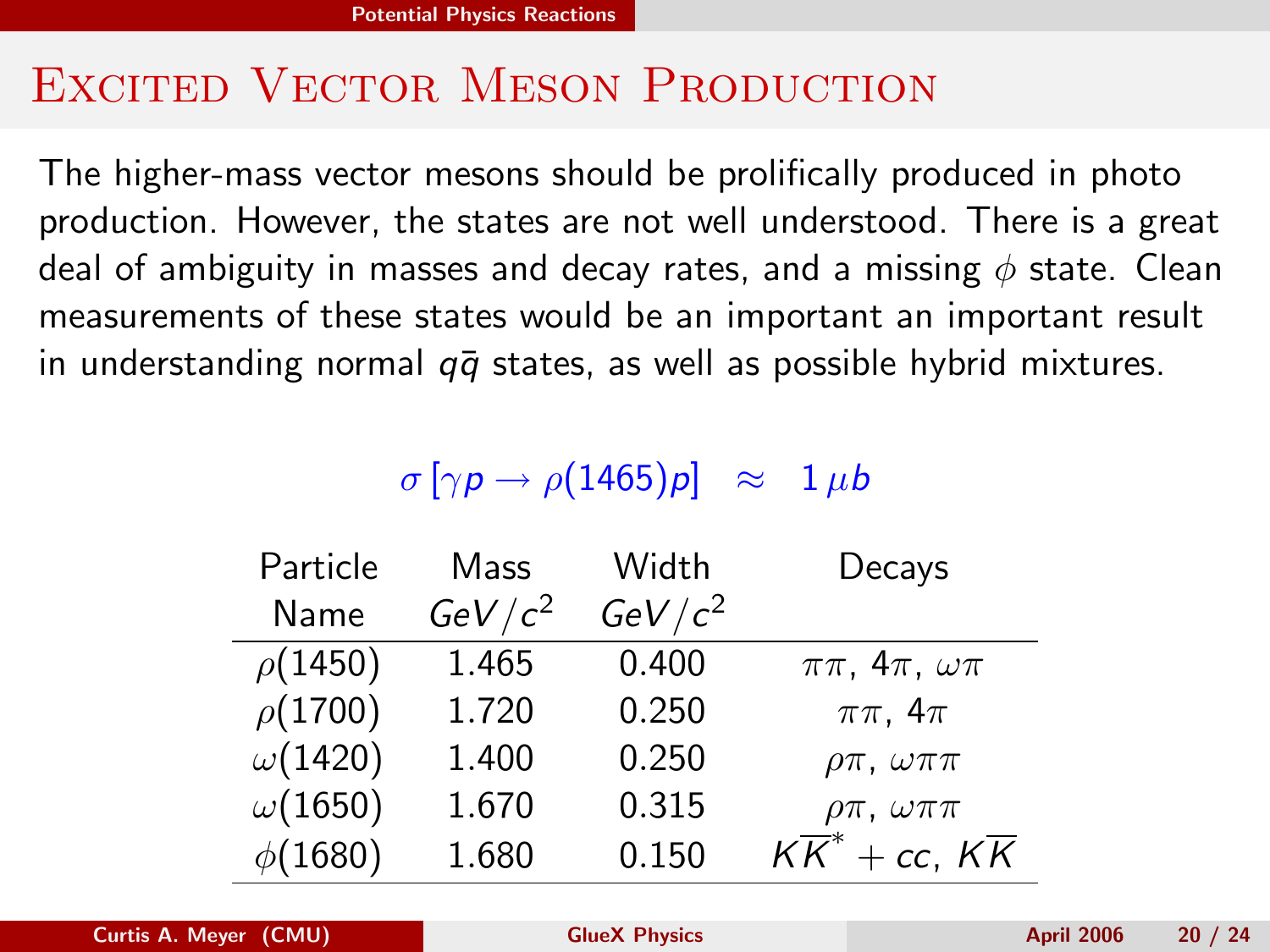# EXOTIC HYBRID MESON SEARCHES

The three channels,  $\pi\pi\pi$ ,  $\omega\pi\pi$  and  $\eta\pi\pi$  are a good starting point for searches for exotic hybrids.

- The cross sections times branching fraction are reasonable.
- Multiple isospin states are available.
- Three particle final states allow *simplified* analysis.

| Reaction                              | $\sigma$    | Fin St.        | <b>BR</b> |
|---------------------------------------|-------------|----------------|-----------|
| $\gamma p \to p \pi \pi \pi$          | $10\mu b$   | $3\pi$         | 1.0       |
| $\gamma p \to n \pi^+ \pi \pi$        | $10\mu b$   | $3\pi$         | 1.0       |
| $\gamma p \to p \pi \pi \omega$       | $0.2 \mu b$ | $3\pi$         | 0.88      |
| $\gamma p \to n \pi^+ \pi \omega$     | $0.2 \mu b$ | $3\pi$         | 0.88      |
| $\gamma p \rightarrow p \pi \pi \eta$ | $0.2 \mu b$ | $\gamma\gamma$ | 0.37      |
| $\gamma p \to n \pi^+ \pi \eta$       | $0.2 \mu b$ | $\gamma\gamma$ | 0.37      |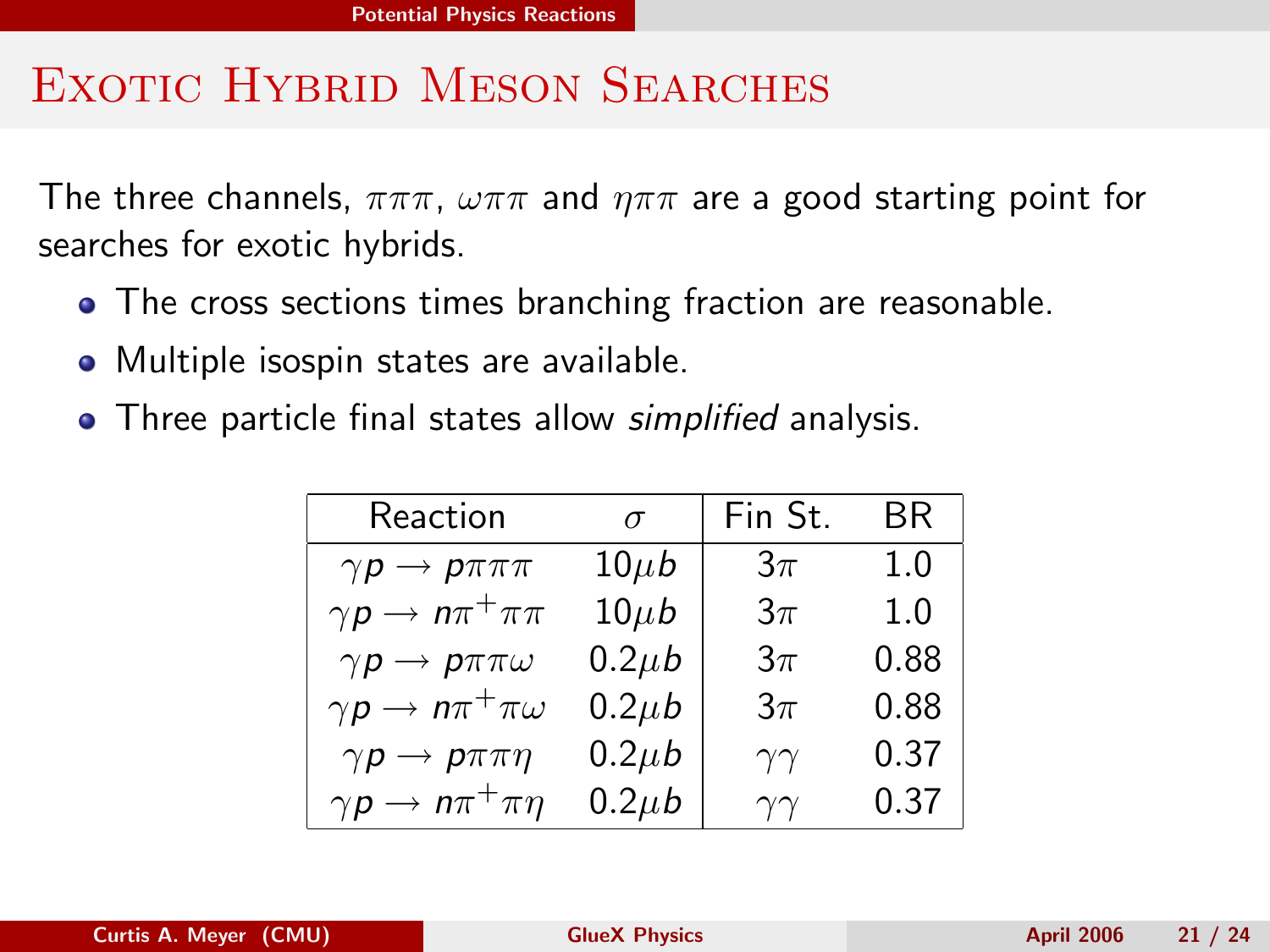The simpler decays of exotic hybrids. Color codes show those that couple to  $\pi\pi\pi$ ,  $\pi\pi\omega$  and  $\pi\pi\eta$  final states. In many cases these are also favored decay modes.

| Hybrid            | <b>Allowed Decays</b>                                            | <b>Favored Decays</b>  |
|-------------------|------------------------------------------------------------------|------------------------|
| $\pi_1$           | $\rho \pi$ , $\pi b_1$ , $\pi f_2$ , $\eta a_2$                  | $\rho \pi$ , $\pi b_1$ |
| $\eta_1, \eta'_1$ | $\pi a_2$ , $\eta f_2$                                           |                        |
| b <sub>2</sub>    | $\pi\omega$ , $\pi\phi$ , $\eta\rho$ , $\pi a_2$                 | $\pi a_2$              |
| $h_2, h'_2$       | $\rho\pi$ , $\eta\omega$ , $\eta\phi$ , $\omega f_2$ , $\pi b_1$ | $\rho\pi$ , $\pi b_1$  |
| $b_0$             |                                                                  |                        |
| $h_0$ , $h'_0$    | $\pi b_1$                                                        | $\pi b_1$              |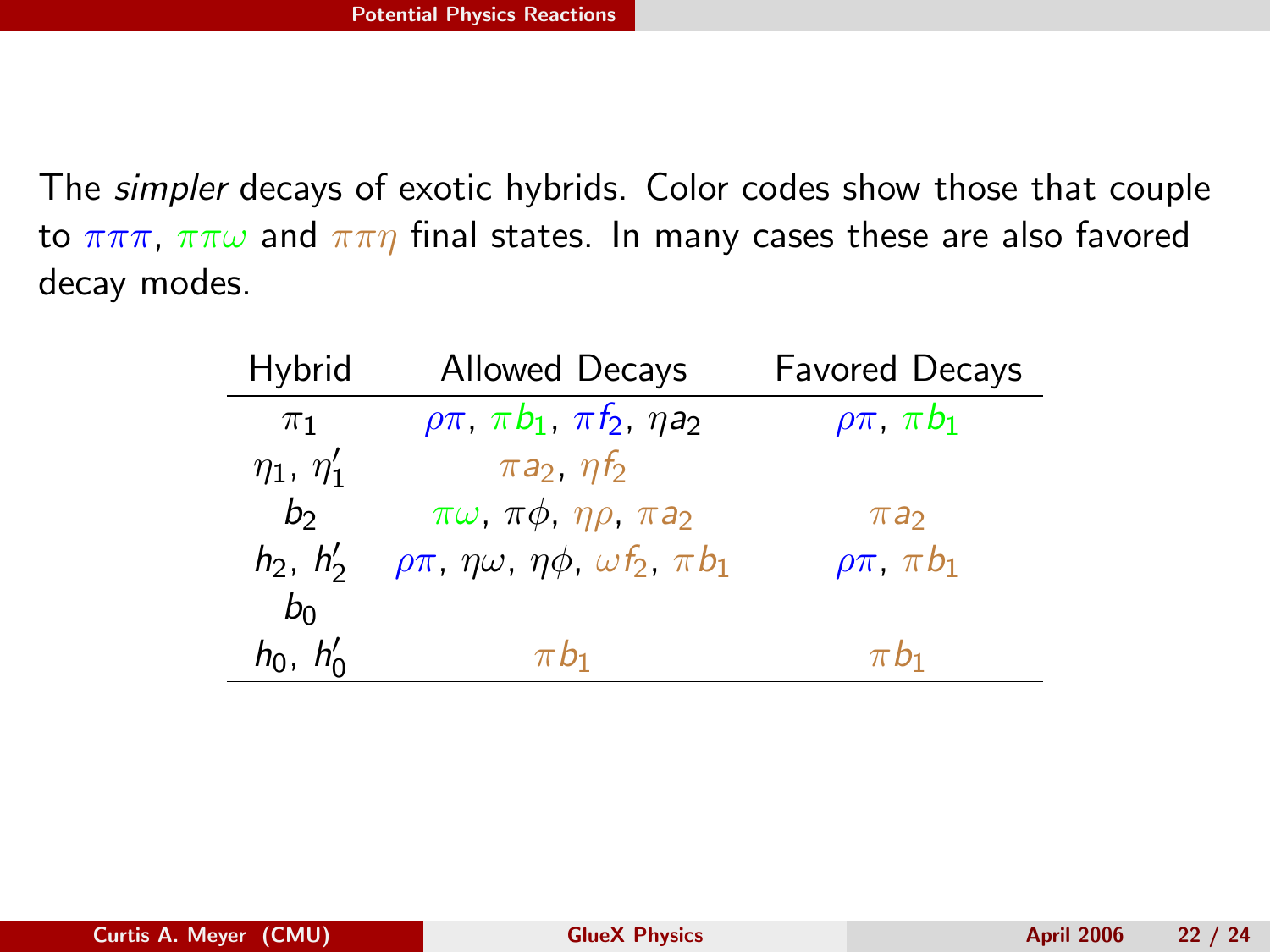# EXOTIC HYBRID MESON SEARCHES